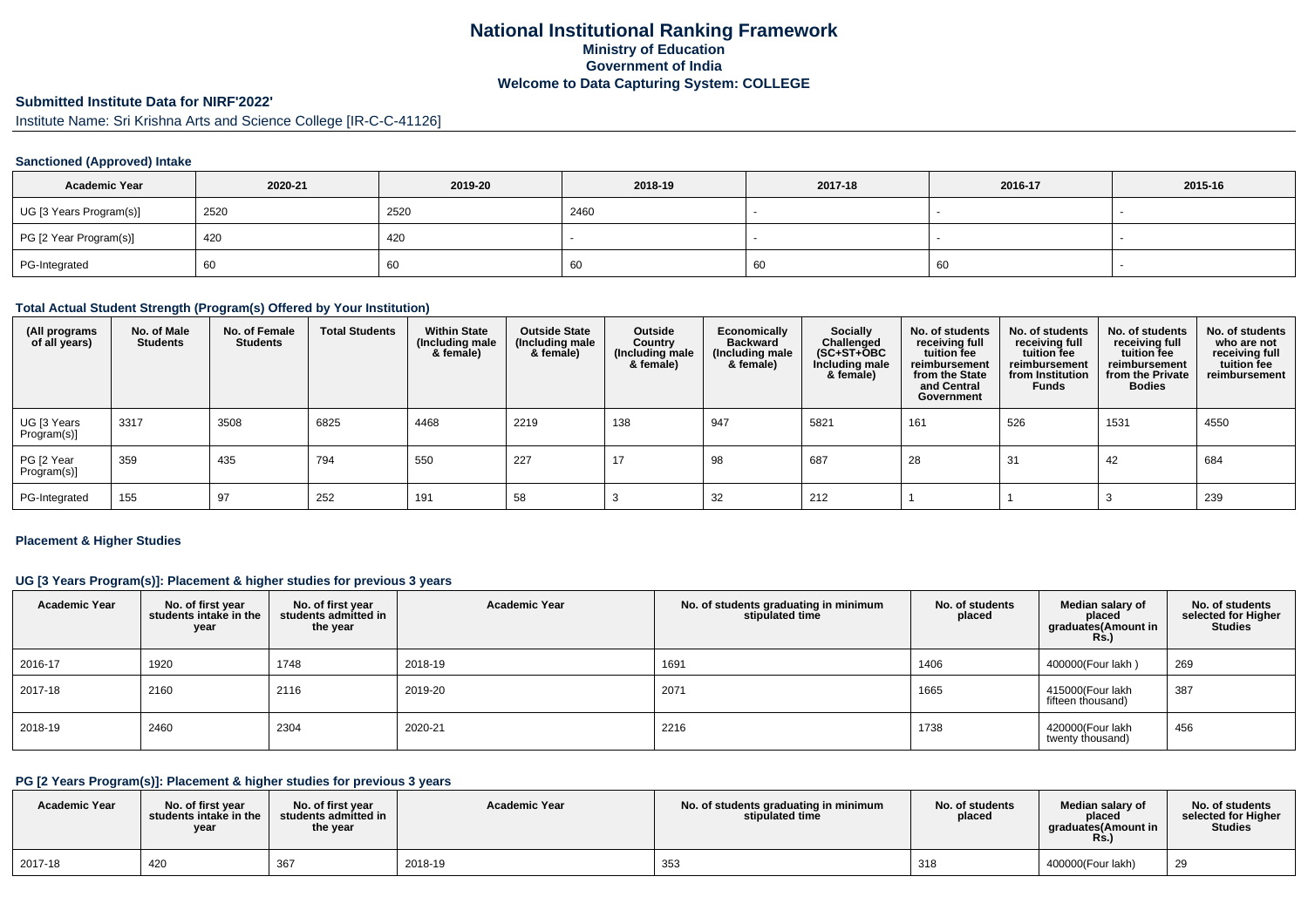| 2018-19 | 420 | 394 | 2019-20 | 389 | 342 | 415000(Four lakh<br>fifteen thousand) | 31      |
|---------|-----|-----|---------|-----|-----|---------------------------------------|---------|
| 2019-20 | 420 | 385 | 2020-21 | 361 | 316 | 420000(Four lakh<br>twenty thousand)  | 47<br>. |

# **PG-Integrated [5 Years Program(s)]: Placement & higher studies for previous 3 years**

| <b>Academic Year</b> | No. of first year<br>students intake in the<br>year | No. of first year<br>students admitted in<br>the year | <b>Academic Year</b> | No. of students graduating in minimum<br>stipulated time | No. of students<br>placed | Median salary of<br>placed<br>graduates(Amount in<br>Rs. | No. of students<br>selected for Higher<br><b>Studies</b> |
|----------------------|-----------------------------------------------------|-------------------------------------------------------|----------------------|----------------------------------------------------------|---------------------------|----------------------------------------------------------|----------------------------------------------------------|
| 2014-15              | 60                                                  | 58                                                    | 2018-19              | 52                                                       | -50                       | 400000(Four lakh)                                        |                                                          |
| 2015-16              | 60                                                  | 53                                                    | 2019-20              | 50                                                       | 45                        | 415000(Four lakh<br>fifteen thousand)                    |                                                          |
| 2016-17              | 60                                                  | 56                                                    | 2020-21              | 52                                                       | 44                        | 420000(Four lakh<br>twenty thousand)                     |                                                          |

## **Financial Resources: Utilised Amount for the Capital expenditure for previous 3 years**

| Academic Year                                                                                        | 2020-21                                                   | 2019-20                                                 | 2018-19                                                 |  |  |  |  |  |  |  |
|------------------------------------------------------------------------------------------------------|-----------------------------------------------------------|---------------------------------------------------------|---------------------------------------------------------|--|--|--|--|--|--|--|
|                                                                                                      | <b>Utilised Amount</b>                                    | <b>Utilised Amount</b>                                  | <b>Utilised Amount</b>                                  |  |  |  |  |  |  |  |
| Annual Capital Expenditure on Academic Activities and Resources (excluding expenditure on buildings) |                                                           |                                                         |                                                         |  |  |  |  |  |  |  |
| Library                                                                                              | 7924551 (Seventy Nine Lakh Twenty Four Thousand Five      | 7095575 (Seventy Lakh Ninety Five Thousand Five Hundred | 6795398 (Sixty Seven Lakh Ninety Five Thousand Three    |  |  |  |  |  |  |  |
|                                                                                                      | Hundred and Fifty One)                                    | and Seventy Five)                                       | Hundred and Ninety Eight)                               |  |  |  |  |  |  |  |
| New Equipment for Laboratories                                                                       | 9952718 (Ninety Nine Lakh Fifty Two Thousand Seven        | 9846350 (Ninety Eight Lakh Forty Six Thousand Three     | 9221560 (Ninety Two Lakh Twenty One Thousand Five       |  |  |  |  |  |  |  |
|                                                                                                      | Hundred and Eighteen)                                     | Hundred and Fifty)                                      | Hundred and Sixty)                                      |  |  |  |  |  |  |  |
| Other expenditure on creation of Capital Assets (excluding                                           | 43491507 (Four Crore Thirty Four Lakh Ninety One Thousand | 42651598 (Four Crore Twenty Six Lakh Fifty One Thousand | 39218998 (Three Crore Ninety Two Lakh Eighteen Thousand |  |  |  |  |  |  |  |
| expenditure on Land and Building)                                                                    | Five Hundred and Seven)                                   | Five Hundred and Ninety Eight)                          | Nine Hundred and Ninety Eight)                          |  |  |  |  |  |  |  |

## **Financial Resources: Utilised Amount for the Operational expenditure for previous 3 years**

| <b>Academic Year</b>                                                                                                                                                                            | 2020-21                                                                              | 2019-20                                                                                        | 2018-19                                                                                               |  |
|-------------------------------------------------------------------------------------------------------------------------------------------------------------------------------------------------|--------------------------------------------------------------------------------------|------------------------------------------------------------------------------------------------|-------------------------------------------------------------------------------------------------------|--|
|                                                                                                                                                                                                 | <b>Utilised Amount</b>                                                               | <b>Utilised Amount</b>                                                                         | <b>Utilised Amount</b>                                                                                |  |
|                                                                                                                                                                                                 |                                                                                      | <b>Annual Operational Expenditure</b>                                                          |                                                                                                       |  |
| Salaries (Teaching and Non Teaching staff)                                                                                                                                                      | 384296021 (Thirty Eight Crore Forty Two Lakh Ninety Six<br>Thousand and Twenty One ) | 335512594 (Thirty Three Crore Fifty Five Lakh Twelve<br>Thousand Five Hundred and Ninety Four) | 262798355 (Twenty Six Crore Twenty Seven Lakh Ninety Eight<br>Thousand Three Hundred and Fifty Five ) |  |
| Maintenance of Academic Infrastructure or consumables and<br>other running expenditures (excluding maintenance of hostels<br>and allied services, rent of the building, depreciation cost, etc) | 80159227 (Eight Crore One Lakh Fifty Nine Thousand Two<br>Hundred and Twenty Seven)  | 79627502 (Seven Crore Ninety Six Lakh Twenty Seven<br>Thousand Five Hundred and Two)           | 62996965 (Six Crore Twenty Nine Lakh Ninety Six Thousand<br>Nine Hundred and Sixty Five)              |  |
| Seminars/Conferences/Workshops                                                                                                                                                                  | 2532875 (Twenty Five Lakh Thirty Two Thousand Eight<br>Hundred and Seventy Five )    | 18908492 (One Crore Eighty Nine Lakh Eight Thousand Four<br>Hundred and Ninety Two)            | 18696475 (One Crore Eighty Six Lakh Ninety Six Thousand<br>Four Hundred and Seventy Five )            |  |

## **PCS Facilities: Facilities of physically challenged students**

| 1. Do your institution buildings have Lifts/Ramps?                                                                                                         | Yes, more than 80% of the buildings |
|------------------------------------------------------------------------------------------------------------------------------------------------------------|-------------------------------------|
| 2. Do your institution have provision for walking aids, including wheelchairs and transportation from one building to another for<br>handicapped students? | Yes                                 |
| 3. Do your institution buildings have specially designed toilets for handicapped students?                                                                 | Yes, more than 80% of the buildings |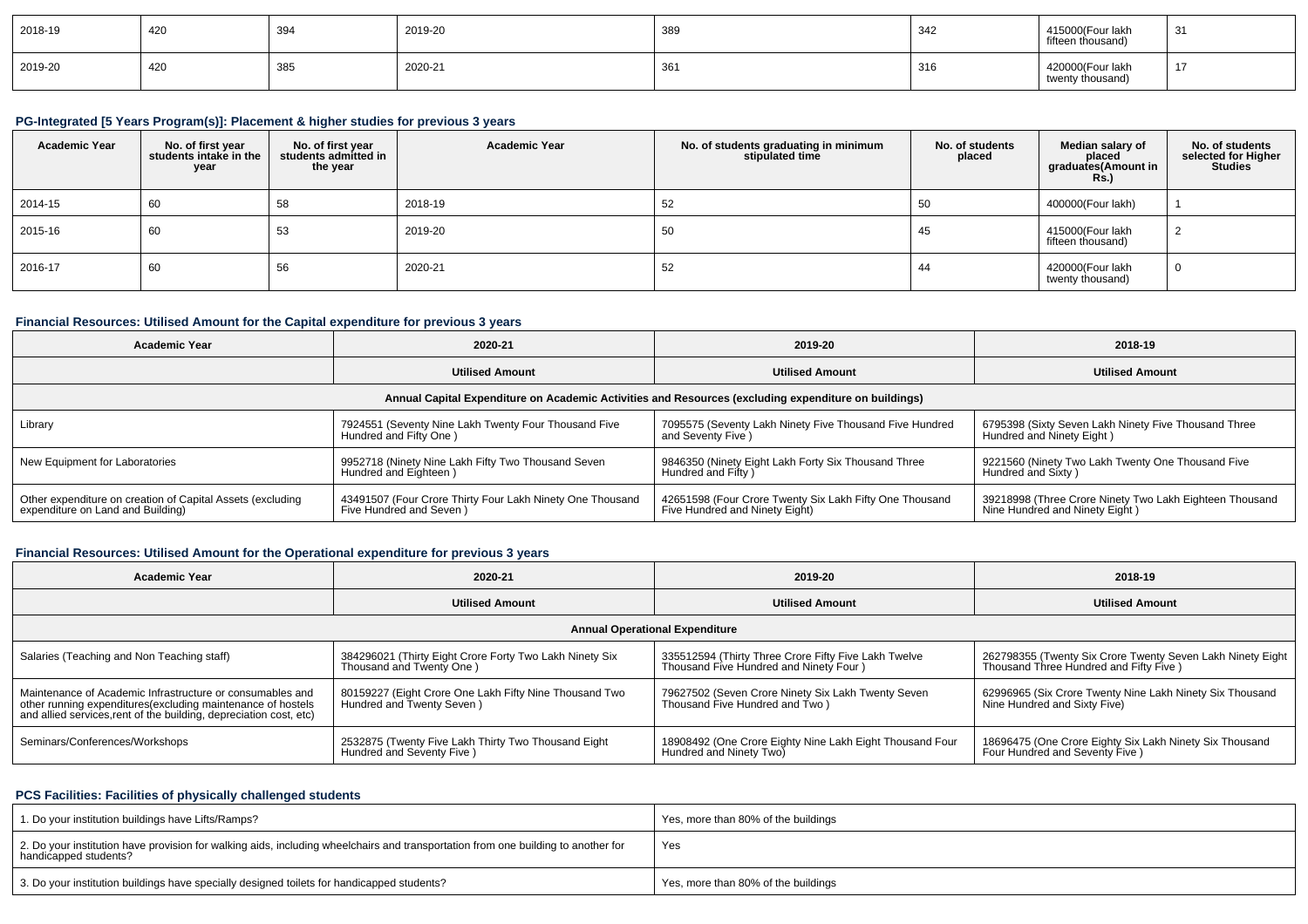### **Faculty Details**

| Srno           | Name                             | Age | Designation                                         | Gender | Qualification | Experience (In<br>Months) | <b>Currently working</b><br>with institution? | <b>Joining Date</b> | <b>Leaving Date</b>      | <b>Association type</b> |
|----------------|----------------------------------|-----|-----------------------------------------------------|--------|---------------|---------------------------|-----------------------------------------------|---------------------|--------------------------|-------------------------|
| $\mathbf{1}$   | Ananthi T                        | 34  | <b>Assistant Professor</b>                          | Female | Ph.D          | 127                       | Yes                                           | 10-01-2020          | $\overline{\phantom{a}}$ | Regular                 |
| $\overline{2}$ | Riswana Parveen A                | 27  | <b>Assistant Professor</b>                          | Female | M. Phil       | 54                        | Yes                                           | 22-08-2020          | $\overline{\phantom{a}}$ | Regular                 |
| 3              | Anitha <sub>S</sub>              | 49  | Associate Professor                                 | Female | Ph.D          | 228                       | Yes                                           | 14-07-2020          | $\sim$                   | Regular                 |
| 4              | Venugopal R                      | 34  | <b>Assistant Professor</b>                          | Male   | M. Phil       | 60                        | Yes                                           | 29-10-2020          | $\sim$                   | Regular                 |
| 5              | Devaraju S                       | 45  | Professor                                           | Male   | Ph.D          | 232                       | Yes                                           | 16-05-2019          | $\sim$                   | Regular                 |
| 6              | Vijayasamundeswari               | 50  | Dean / Principal /<br>Director / Vice<br>Chancellor | Female | Ph.D          | 267                       | Yes                                           | 22-06-2000          | $\sim$                   | Regular                 |
| $\overline{7}$ | Kathirvel K                      | 42  | Associate Professor                                 | Male   | Ph.D          | 171                       | Yes                                           | 12-01-2009          | $\sim$                   | Regular                 |
| 8              | Mehmudha M                       | 52  | Associate Professor                                 | Female | Ph.D          | 135                       | Yes                                           | 25-05-2015          | $\sim$                   | Regular                 |
| 9              | <b>Princess Carmel</b><br>Mary X | 38  | <b>Assistant Professor</b>                          | Female | Ph.D          | 168                       | Yes                                           | 02-06-2008          | $\overline{\phantom{a}}$ | Regular                 |
| 10             | Sharon Rose S                    | 30  | <b>Assistant Professor</b>                          | Female | M. Phil       | 82                        | Yes                                           | 17-12-2014          | $\sim$                   | Regular                 |
| 11             | Priyadharsini S                  | 31  | <b>Assistant Professor</b>                          | Female | <b>NET</b>    | 86                        | Yes                                           | 26-05-2014          | $\overline{\phantom{a}}$ | Regular                 |
| 12             | Kungumaraj E                     | 34  | <b>Assistant Professor</b>                          | Male   | Ph.D          | 124                       | Yes                                           | 01-06-2015          | $\sim$                   | Regular                 |
| 13             | Malarvizhi K                     | 29  | <b>Assistant Professor</b>                          | Female | M. Phil       | 63                        | Yes                                           | 30-05-2016          | $\sim$                   | Regular                 |
| 14             | Sandhya S                        | 30  | <b>Assistant Professor</b>                          | Female | <b>MCA</b>    | 75                        | Yes                                           | 04-06-2015          | $\sim$                   | Regular                 |
| 15             | Indumathi P                      | 35  | <b>Assistant Professor</b>                          | Female | M. Phil       | 144                       | Yes                                           | 30-05-2016          | $\sim$                   | Regular                 |
| 16             | Saraswathi S                     | 39  | Professor                                           | Female | Ph.D          | 181                       | Yes                                           | 19-06-2013          | $\sim$                   | Regular                 |
| 17             | Abdul Faiz A                     | 29  | <b>Assistant Professor</b>                          | Male   | M. Phil       | 99                        | Yes                                           | 10-06-2016          | $\sim$                   | Regular                 |
| 18             | Veeramanikandasa<br>my T         | 43  | Associate Professor                                 | Male   | Ph.D          | 194                       | Yes                                           | 02-06-2008          | $\sim$                   | Regular                 |
| 19             | Sunitha <sub>C</sub>             | 48  | Dean / Principal /<br>Director / Vice<br>Chancellor | Female | Ph.D          | 317                       | Yes                                           | 01-06-2006          | $\sim$                   | Regular                 |
| 20             | Meena Preethi B                  | 35  | Dean / Principal /<br>Director / Vice<br>Chancellor | Female | M. Phil       | 159                       | Yes                                           | 18-05-2010          | $\sim$                   | Regular                 |
| 21             | Karthika S                       | 31  | Associate Professor                                 | Female | M. Phil       | 82                        | No                                            | 08-12-2014          | 27-08-2021               | Regular                 |
| 22             | Subha C                          | 41  | Assistant Professor                                 | Female | M. Phil       | 183                       | Yes                                           | 09-07-2007          | $\sim$                   | Regular                 |
| 23             | Suchitra B                       | 37  | <b>Assistant Professor</b>                          | Female | Ph.D          | 176                       | Yes                                           | 01-04-2010          | $\overline{\phantom{a}}$ | Regular                 |
| 24             | Ketzial Jebaseeli K              | 33  | <b>Assistant Professor</b>                          | Female | <b>MCA</b>    | 122                       | Yes                                           | 01-06-2012          | $\sim$                   | Regular                 |
| 25             | Lalitha R                        | 42  | Associate Professor                                 | Female | <b>SET</b>    | 246                       | Yes                                           | 18-07-2005          | $\sim$                   | Regular                 |
| 26             | Caroline Mary A                  | 31  | <b>Assistant Professor</b>                          | Female | <b>NET</b>    | 92                        | Yes                                           | 08-12-2014          | $\overline{\phantom{a}}$ | Regular                 |
| 27             | Sowkarthika V                    | 34  | <b>Assistant Professor</b>                          | Female | MBA           | 138                       | Yes                                           | 25-05-2016          | $\sim$                   | Regular                 |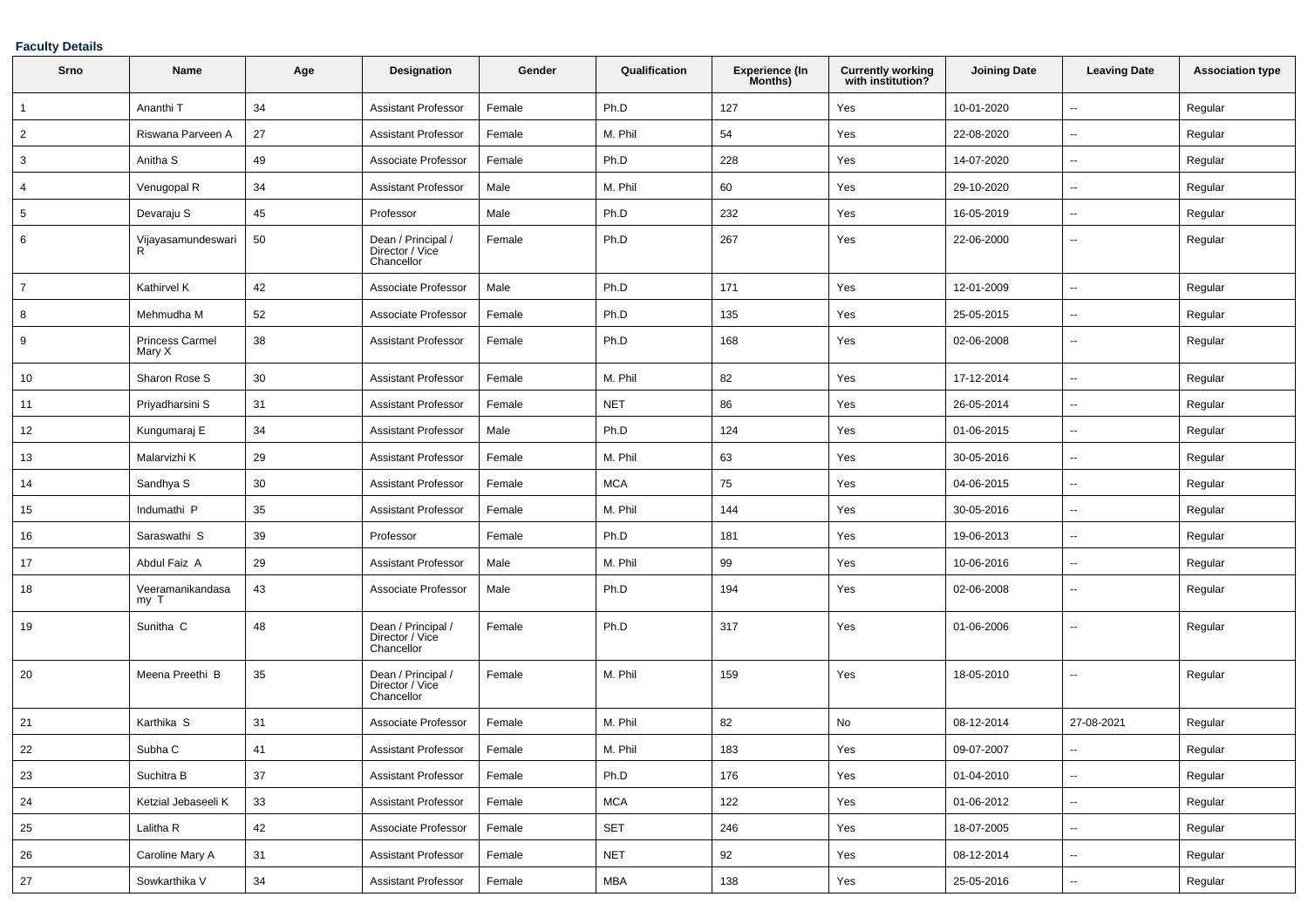| 28         | Gayathri N             | 28 | <b>Assistant Professor</b> | Female | M.Sc.      | 69  | Yes | 01-06-2016 | $\overline{\phantom{a}}$ | Regular |
|------------|------------------------|----|----------------------------|--------|------------|-----|-----|------------|--------------------------|---------|
| 29         | Manikandan M           | 41 | Professor                  | Male   | Ph.D       | 222 | Yes | 19-08-2002 | $\overline{\phantom{a}}$ | Regular |
| 30         | Renukadevi KP          | 42 | Associate Professor        | Female | Ph.D       | 222 | Yes | 06-06-2012 | $\overline{\phantom{a}}$ | Regular |
| 31         | Anbumalar S            | 47 | Professor                  | Female | Ph.D       | 258 | Yes | 05-06-2007 | $\overline{\phantom{a}}$ | Regular |
| 32         | Nithya Priya M         | 29 | <b>Assistant Professor</b> | Female | M. Phil    | 76  | Yes | 25-05-2015 | $\overline{\phantom{a}}$ | Regular |
| 33         | Sivakumar <sub>N</sub> | 39 | Professor                  | Male   | Ph.D       | 183 | Yes | 15-06-2012 | -−                       | Regular |
| 34         | Bhuvaneshwari M        | 34 | <b>Assistant Professor</b> | Female | M. Phil    | 109 | Yes | 06-06-2013 | ш.                       | Regular |
| 35         | Santhanalakshmi M      | 38 | Professor                  | Female | Ph.D       | 210 | Yes | 02-01-2008 | ⊶.                       | Regular |
| 36         | Manikandan C           | 34 | <b>Assistant Professor</b> | Male   | M. Phil    | 123 | Yes | 08-06-2016 | ⊶.                       | Regular |
| 37         | Alagarsamy A           | 50 | Professor                  | Male   | Ph.D       | 351 | Yes | 01-06-2007 | $\overline{\phantom{a}}$ | Regular |
| 38         | Murali N               | 45 | Professor                  | Male   | Ph.D       | 247 | Yes | 02-06-2008 | $\overline{\phantom{a}}$ | Regular |
| 39         | Boobathi C             | 45 | Associate Professor        | Male   | M. Phil    | 240 | Yes | 26-06-2013 | $\overline{\phantom{a}}$ | Regular |
| 40         | Nandhini R             | 28 | <b>Assistant Professor</b> | Female | M.A        | 63  | Yes | 05-01-2017 | Ξ.                       | Regular |
| 41         | Sakthivel R            | 30 | <b>Assistant Professor</b> | Male   | M. Phil    | 87  | Yes | 31-05-2016 | $\sim$                   | Regular |
| 42         | Rajkalpana M           | 31 | <b>Assistant Professor</b> | Female | M. Phil    | 120 | Yes | 04-06-2012 | $\sim$                   | Regular |
| 43         | Kavithamani M          | 43 | Associate Professor        | Female | Ph.D       | 88  | Yes | 26-05-2014 | $\overline{\phantom{a}}$ | Regular |
| 44         | Ponnalagu K            | 46 | Professor                  | Female | Ph.D       | 250 | Yes | 25-05-2015 | --                       | Regular |
| 45         | Sruthi B               | 27 | <b>Assistant Professor</b> | Female | M. Phil    | 63  | Yes | 24-06-2016 | ⊷.                       | Regular |
| 46         | Ajitha N               | 30 | <b>Assistant Professor</b> | Female | <b>MCA</b> | 74  | Yes | 07-07-2015 | Ξ.                       | Regular |
| 47         | Malarkodi K P          | 36 | <b>Assistant Professor</b> | Female | Ph.D       | 151 | Yes | 25-05-2015 | $\sim$                   | Regular |
| 48         | Saravanakumar O<br>M   | 42 | Professor                  | Male   | Ph.D       | 221 | Yes | 01-06-2007 | ⊷.                       | Regular |
| 49         | Sudheesh S             | 33 | <b>Assistant Professor</b> | Male   | M. Phil    | 120 | Yes | 12-09-2011 | $\overline{\phantom{a}}$ | Regular |
| 50         | Joselin J              | 36 | <b>Assistant Professor</b> | Female | M. Phil    | 161 | Yes | 12-06-2009 | Ξ.                       | Regular |
| 51         | Kundalakesi M          | 38 | <b>Assistant Professor</b> | Female | M. Phil    | 183 | Yes | 09-06-2011 | $\overline{\phantom{a}}$ | Regular |
| 52         | Jeevitha I             | 34 | <b>Assistant Professor</b> | Female | <b>MCA</b> | 133 | Yes | 03-06-2015 | -−                       | Regular |
| 53         | Poornima K M           | 40 | <b>Assistant Professor</b> | Female | M. Phil    | 122 | Yes | 29-11-2016 | $\overline{\phantom{a}}$ | Regular |
| 54         | Subramaniyan V         | 38 | <b>Assistant Professor</b> | Male   | M. Phil    | 167 | Yes | 12-06-2009 | $\sim$                   | Regular |
| ${\bf 55}$ | Kanimozhi N            | 34 | <b>Assistant Professor</b> | Female | M.Sc.      | 135 | Yes | 15-06-2011 | $\overline{\phantom{a}}$ | Regular |
| 56         | Jaya Prakash N         | 37 | <b>Assistant Professor</b> | Male   | M. Phil    | 138 | Yes | 13-06-2016 | Щ,                       | Regular |
| 57         | Rajakumar V J          | 38 | <b>Assistant Professor</b> | Male   | <b>MCA</b> | 174 | Yes | 01-04-2010 | $\overline{\phantom{a}}$ | Regular |
| 58         | Akila R                | 31 | <b>Assistant Professor</b> | Female | <b>MCA</b> | 88  | Yes | 26-05-2014 | ш.                       | Regular |
| 59         | Sathish Kumar G        | 36 | <b>Assistant Professor</b> | Male   | <b>MBA</b> | 168 | Yes | 01-06-2010 | Щ,                       | Regular |
| 60         | Sri Durga Devi R       | 38 | <b>Assistant Professor</b> | Female | Ph.D       | 185 | Yes | 01-06-2006 | $\overline{\phantom{a}}$ | Regular |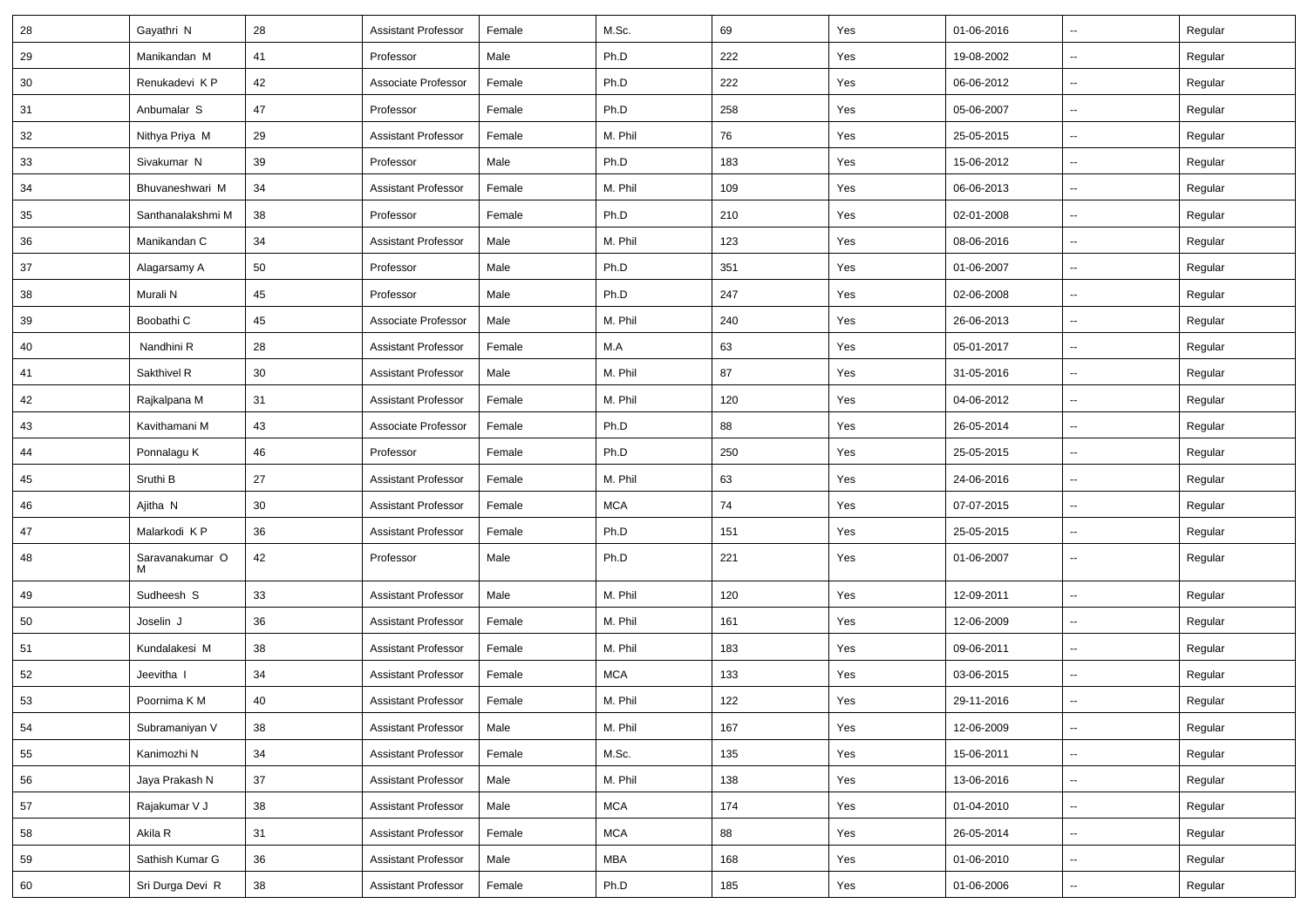| 61 | Vasanth Nirmal<br>Bosco J | 39 | Professor                                           | Male   | M. Phil     | 209 | Yes | 01-06-2007 | $\sim$                   | Regular |
|----|---------------------------|----|-----------------------------------------------------|--------|-------------|-----|-----|------------|--------------------------|---------|
| 62 | Nandhini B                | 36 | Associate Professor                                 | Female | Ph.D        | 77  | No  | 13-06-2016 | 23-07-2021               | Regular |
| 63 | Sivabagyam KR             | 48 | Professor                                           | Female | Ph.D        | 246 | Yes | 03-06-2013 | $\sim$                   | Regular |
| 64 | Chandra Devi P            | 37 | <b>Assistant Professor</b>                          | Female | Ph.D        | 120 | Yes | 07-06-2016 | $\sim$                   | Regular |
| 65 | Akhila S                  | 31 | <b>Assistant Professor</b>                          | Female | <b>NET</b>  | 78  | Yes | 01-06-2015 | $\overline{\phantom{a}}$ | Regular |
| 66 | Jesintha P                | 34 | <b>Assistant Professor</b>                          | Female | M. Phil     | 125 | Yes | 13-06-2016 | $\overline{\phantom{a}}$ | Regular |
| 67 | Sangeetha Antony          | 37 | <b>Assistant Professor</b>                          | Female | <b>NET</b>  | 161 | Yes | 02-06-2008 | $\sim$                   | Regular |
| 68 | Chandrasekar A            | 32 | <b>Assistant Professor</b>                          | Male   | Ph.D        | 100 | Yes | 03-06-2013 | $\sim$                   | Regular |
| 69 | Swarnalatha S             | 46 | Professor                                           | Female | Ph.D        | 205 | No  | 04-07-2005 | 23-07-2021               | Regular |
| 70 | Nehru M                   | 33 | <b>Assistant Professor</b>                          | Male   | M.A         | 99  | Yes | 08-07-2013 | $\sim$                   | Regular |
| 71 | Deephika A                | 29 | <b>Assistant Professor</b>                          | Female | M. Phil     | 91  | Yes | 25-05-2015 | $\sim$                   | Regular |
| 72 | Krishnamoorthy S B        | 72 | Professor                                           | Male   | Ph.D        | 548 | Yes | 10-06-2007 | $\overline{\phantom{a}}$ | Regular |
| 73 | Gokila P                  | 30 | <b>Assistant Professor</b>                          | Female | M. Phil     | 97  | Yes | 03-06-2013 | $\sim$                   | Regular |
| 74 | Gayathri N                | 31 | <b>Assistant Professor</b>                          | Female | <b>SLET</b> | 76  | Yes | 25-05-2016 | $\sim$                   | Regular |
| 75 | Gowri P                   | 29 | <b>Assistant Professor</b>                          | Female | M. Phil     | 74  | Yes | 10-06-2015 | $\sim$                   | Regular |
| 76 | Balaji C                  | 36 | <b>Assistant Professor</b>                          | Male   | <b>MCA</b>  | 159 | Yes | 11-06-2016 | $\sim$                   | Regular |
| 77 | Jenifer M                 | 31 | <b>Assistant Professor</b>                          | Female | M. Phil     | 96  | Yes | 22-11-2013 | $\overline{\phantom{a}}$ | Regular |
| 78 | Ramya U                   | 27 | <b>Assistant Professor</b>                          | Female | <b>MCA</b>  | 64  | Yes | 02-11-2020 | $\sim$                   | Regular |
| 79 | Umamaheswari SR           | 41 | <b>Assistant Professor</b>                          | Female | M. Phil     | 184 | Yes | 01-06-2006 | $\sim$                   | Regular |
| 80 | Sithara A                 | 32 | <b>Assistant Professor</b>                          | Female | <b>NET</b>  | 120 | Yes | 01-06-2012 | $\sim$                   | Regular |
| 81 | Rajkumar R                | 35 | <b>Assistant Professor</b>                          | Male   | M. Phil     | 142 | Yes | 27-11-2009 | $\sim$                   | Regular |
| 82 | Devika Rani Dhivya        | 32 | <b>Assistant Professor</b>                          | Female | M. Phil     | 110 | Yes | 10-12-2012 | $\overline{\phantom{a}}$ | Regular |
| 83 | Jeen Marseline K S        | 50 | Dean / Principal /<br>Director / Vice<br>Chancellor | Female | Ph.D        | 302 | Yes | 11-07-2007 | $\overline{\phantom{a}}$ | Regular |
| 84 | Deepa B                   | 42 | <b>Assistant Professor</b>                          | Female | <b>MCA</b>  | 185 | Yes | 03-07-2009 | $\sim$                   | Regular |
| 85 | Ranjani R                 | 34 | <b>Assistant Professor</b>                          | Female | <b>NET</b>  | 126 | No  | 02-12-2011 | 16-07-2021               | Regular |
| 86 | Nandhini S                | 47 | Associate Professor                                 | Female | M. Phil     | 216 | Yes | 03-06-2013 | $\sim$                   | Regular |
| 87 | Anitha Priyadarshini      | 42 | <b>Assistant Professor</b>                          | Female | <b>MCA</b>  | 180 | Yes | 08-12-2014 | $\sim$                   | Regular |
| 88 | Arjunraj G                | 37 | <b>Assistant Professor</b>                          | Male   | <b>MBA</b>  | 162 | Yes | 19-11-2010 | $\sim$                   | Regular |
| 89 | Rinsey Antony V A         | 35 | <b>Assistant Professor</b>                          | Female | <b>NET</b>  | 120 | Yes | 25-05-2014 | $\sim$                   | Regular |
| 90 | Savitha C                 | 39 | <b>Assistant Professor</b>                          | Female | M.Sc.       | 172 | Yes | 11-06-2007 | $\sim$                   | Regular |
| 91 | Aarthi Rashmi B           | 45 | Associate Professor                                 | Female | M.Sc.       | 240 | Yes | 09-07-2009 | $\sim$                   | Regular |
| 92 | Gayathiri Devi C          | 44 | Professor                                           | Female | Ph.D        | 210 | Yes | 01-01-2015 | $\sim$                   | Regular |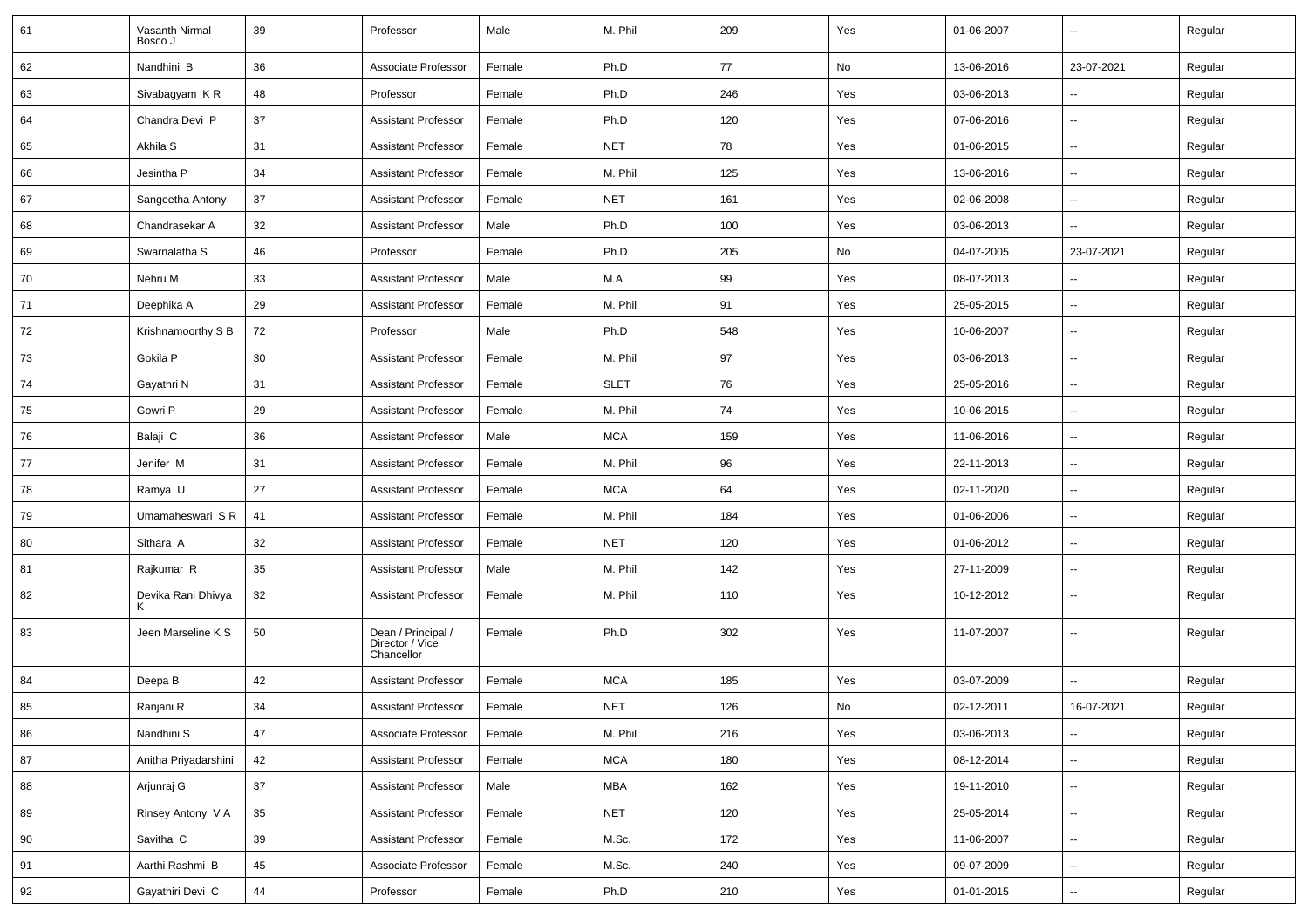| 93  | Vijimol J                    | 38 | Professor                  | Female | Ph.D        | 209 | Yes | 29-12-2009 | $\overline{\phantom{a}}$ | Regular |
|-----|------------------------------|----|----------------------------|--------|-------------|-----|-----|------------|--------------------------|---------|
| 94  | Kovarthini M                 | 27 | <b>Assistant Professor</b> | Female | M.COM       | 63  | Yes | 08-06-2016 | ⊷.                       | Regular |
| 95  | Catherine Arputha<br>Divya X | 30 | <b>Assistant Professor</b> | Female | M.COM       | 72  | Yes | 13-06-2016 | ⊷.                       | Regular |
| 96  | Moorthy R                    | 42 | Associate Professor        | Male   | Ph.D        | 246 | Yes | 01-04-2010 | $\sim$                   | Regular |
| 97  | Mohan P                      | 47 | Associate Professor        | Male   | Ph.D        | 168 | Yes | 26-05-2010 | -−                       | Regular |
| 98  | Myvizhi T                    | 33 | Associate Professor        | Female | Ph.D        | 75  | Yes | 25-05-2015 | ⊷.                       | Regular |
| 99  | Kavitha I J                  | 37 | Associate Professor        | Female | Ph.D        | 172 | Yes | 22-11-2010 | Ξ.                       | Regular |
| 100 | Dayana Mathew                | 31 | <b>Assistant Professor</b> | Female | M. Phil     | 87  | Yes | 07-01-2015 | $\sim$                   | Regular |
| 101 | Umamaheswari K               | 38 | <b>Assistant Professor</b> | Female | M. Phil     | 159 | Yes | 15-07-2009 | ⊷.                       | Regular |
| 102 | Durgadevi S                  | 30 | <b>Assistant Professor</b> | Female | M. Phil     | 89  | Yes | 26-05-2014 | $\sim$                   | Regular |
| 103 | Nirmaladevi K                | 30 | <b>Assistant Professor</b> | Female | M. Phil     | 76  | Yes | 25-05-2015 | -−                       | Regular |
| 104 | Ambika S                     | 38 | <b>Assistant Professor</b> | Female | Ph.D        | 147 | Yes | 13-06-2016 | -−                       | Regular |
| 105 | Sindhiya B                   | 33 | <b>Assistant Professor</b> | Female | M. Phil     | 75  | Yes | 04-06-2015 | $\sim$                   | Regular |
| 106 | Jambunathan S                | 33 | <b>Assistant Professor</b> | Male   | M.Sc.       | 135 | Yes | 11-06-2016 | $\sim$                   | Regular |
| 107 | Lekha J                      | 37 | Associate Professor        | Female | Ph.D        | 184 | Yes | 19-05-2010 | ⊷.                       | Regular |
| 108 | Shobana A                    | 31 | <b>Assistant Professor</b> | Female | <b>MCA</b>  | 88  | Yes | 26-05-2014 | Ξ.                       | Regular |
| 109 | Sambath K                    | 46 | Professor                  | Male   | Ph.D        | 292 | Yes | 01-06-2005 | $\overline{\phantom{a}}$ | Regular |
| 110 | Rajesh AP                    | 36 | <b>Assistant Professor</b> | Male   | <b>NET</b>  | 123 | Yes | 01-07-2011 | -−                       | Regular |
| 111 | Rajanandini S                | 37 | <b>Assistant Professor</b> | Female | M. Phil     | 171 | Yes | 02-06-2008 |                          | Regular |
| 112 | Sounthararaj A C             | 38 | Associate Professor        | Male   | Ph.D        | 196 | No  | 01-06-2011 | 16-07-2021               | Regular |
| 113 | Dhanalakshmi S               | 40 | Professor                  | Female | Ph.D        | 205 | Yes | 05-12-2014 | ⊷.                       | Regular |
| 114 | Dhana Priyadharsini          | 27 | <b>Assistant Professor</b> | Female | M.Sc.       | 64  | Yes | 15-06-2016 | --                       | Regular |
| 115 | Shobana D                    | 41 | <b>Assistant Professor</b> | Female | M. Phil     | 206 | Yes | 05-01-2005 | Ξ.                       | Regular |
| 116 | Valarmathi V                 | 34 | <b>Assistant Professor</b> | Female | <b>SLET</b> | 134 | Yes | 13-07-2010 | --                       | Regular |
| 117 | Sumalatha G                  | 41 | Associate Professor        | Female | M. Phil     | 205 | Yes | 26-06-2007 | -−                       | Regular |
| 118 | Radha Krishnan S P           | 36 | Assistant Professor        | Male   | ${\sf MBA}$ | 192 | Yes | 16-06-2016 |                          | Regular |
| 119 | Srinivasan J                 | 45 | <b>Assistant Professor</b> | Male   | M.Sc.       | 182 | Yes | 18-06-2008 | $\sim$                   | Regular |
| 120 | Senthil Kumar J              | 42 | Professor                  | Male   | Ph.D        | 222 | No  | 13-06-2008 | 23-07-2021               | Regular |
| 121 | Jayashree S                  | 32 | <b>Assistant Professor</b> | Female | M. Phil     | 100 | Yes | 03-06-2013 | $\overline{\phantom{a}}$ | Regular |
| 122 | Subha S                      | 45 | Professor                  | Female | Ph.D        | 290 | Yes | 10-12-2012 | ₩,                       | Regular |
| 123 | Nalini K                     | 31 | <b>Assistant Professor</b> | Female | M. Phil     | 121 | Yes | 21-01-2013 | $\sim$                   | Regular |
| 124 | Amutha P V                   | 39 | Associate Professor        | Female | Ph.D        | 165 | Yes | 04-06-2014 | $\overline{\phantom{a}}$ | Regular |
| 125 | Sudha R                      | 34 | <b>Assistant Professor</b> | Female | NET         | 131 | Yes | 19-01-2011 | $\sim$                   | Regular |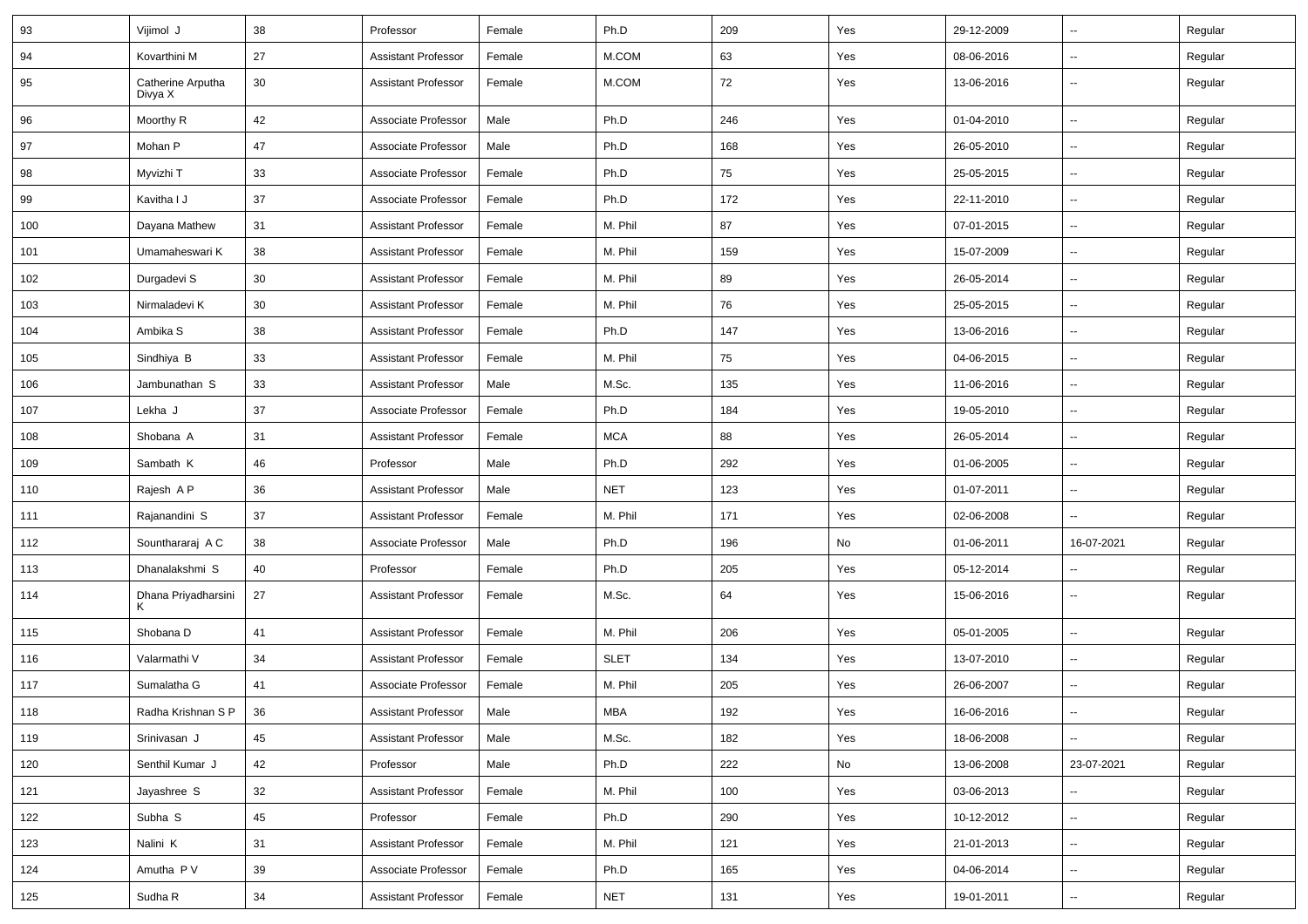| 126 | Saranya T                         | 27 | <b>Assistant Professor</b> | Female | M. Phil     | 63  | Yes | 08-06-2016 | $\overline{\phantom{a}}$ | Regular |
|-----|-----------------------------------|----|----------------------------|--------|-------------|-----|-----|------------|--------------------------|---------|
| 127 | Mohana Priya B                    | 33 | <b>Assistant Professor</b> | Female | <b>NET</b>  | 87  | Yes | 16-07-2014 | --                       | Regular |
| 128 | Julian Gnana Dhas<br>$\mathsf{C}$ | 44 | Professor                  | Male   | <b>NET</b>  | 243 | Yes | 02-06-2014 | $\overline{\phantom{a}}$ | Regular |
| 129 | Karthika P                        | 42 | <b>Assistant Professor</b> | Female | M. Phil     | 205 | Yes | 09-06-2014 | $\overline{\phantom{a}}$ | Regular |
| 130 | Sarulatha K                       | 35 | Associate Professor        | Female | Ph.D        | 123 | Yes | 22-06-2016 | $\overline{\phantom{a}}$ | Regular |
| 131 | Kavitha R                         | 41 | Associate Professor        | Female | Ph.D        | 182 | Yes | 01-06-2007 | --                       | Regular |
| 132 | Sathya S                          | 32 | <b>Assistant Professor</b> | Female | M. Phil     | 121 | Yes | 13-06-2011 | $\overline{\phantom{a}}$ | Regular |
| 133 | <b>SOWMINI N</b>                  | 26 | <b>Assistant Professor</b> | Female | M.Sc.       | 51  | Yes | 22-05-2017 | --                       | Regular |
| 134 | <b>GOWRISHANKAR</b><br>R          | 32 | <b>Assistant Professor</b> | Female | M.COM       | 62  | Yes | 23-05-2016 | $\overline{\phantom{a}}$ | Regular |
| 135 | <b>NARMATHA M</b>                 | 28 | <b>Assistant Professor</b> | Female | M. Phil     | 62  | Yes | 23-05-2016 | --                       | Regular |
| 136 | <b>ELSY GNANA</b><br>PUSHPAM A    | 28 | <b>Assistant Professor</b> | Female | M. Phil     | 62  | Yes | 23-05-2016 | $\overline{\phantom{a}}$ | Regular |
| 137 | <b>VIGNESHKUMAR T</b>             | 27 | <b>Assistant Professor</b> | Male   | M.Sc.       | 62  | Yes | 23-05-2016 | $\overline{\phantom{a}}$ | Regular |
| 138 | Shakeela C H                      | 30 | <b>Assistant Professor</b> | Female | <b>SLET</b> | 86  | Yes | 26-10-2016 | $\overline{a}$           | Regular |
| 139 | <b>RAMESH R</b>                   | 35 | Associate Professor        | Male   | Ph.D        | 129 | No  | 22-05-2017 | 15-06-2021               | Regular |
| 140 | Kumarasamy T                      | 30 | <b>Assistant Professor</b> | Male   | Ph.D        | 84  | Yes | 23-05-2016 | $\overline{\phantom{a}}$ | Regular |
| 141 | Preethi <sub>S</sub>              | 30 | <b>Assistant Professor</b> | Female | Ph.D        | 73  | Yes | 28-11-2016 | ⊷.                       | Regular |
| 142 | Ragvitharani T                    | 34 | <b>Assistant Professor</b> | Female | <b>MCA</b>  | 130 | Yes | 22-11-2010 | --                       | Regular |
| 143 | Sree Ranjini S                    | 37 | <b>Assistant Professor</b> | Female | M. Phil     | 146 | Yes | 28-11-2016 | $\overline{\phantom{a}}$ | Regular |
| 144 | Brindha G                         | 31 | <b>Assistant Professor</b> | Female | Ph.D        | 123 | No  | 19-06-2013 | 30-06-2021               | Regular |
| 145 | Deepthi <sub>S</sub>              | 28 | <b>Assistant Professor</b> | Female | M.Sc.       | 56  | Yes | 28-11-2016 |                          | Regular |
| 146 | Padmavathy D                      | 46 | <b>Assistant Professor</b> | Female | M. Phil     | 206 | Yes | 23-05-2016 | $\overline{\phantom{a}}$ | Regular |
| 147 | Sathya R                          | 39 | <b>Assistant Professor</b> | Female | M. Phil     | 174 | Yes | 15-06-2016 | ⊷.                       | Regular |
| 148 | Kavialakshmi                      | 34 | <b>Assistant Professor</b> | Female | <b>MBA</b>  | 120 | Yes | 01-06-2012 | --                       | Regular |
| 149 | Iswarya K                         | 28 | <b>Assistant Professor</b> | Female | M.A         | 52  | No  | 23-05-2017 | 28-07-2021               | Regular |
| 150 | Usha M                            | 26 | <b>Assistant Professor</b> | Female | M.A         | 51  | Yes | 11-05-2018 |                          | Regular |
| 151 | Andreah D Rosario                 | 26 | <b>Assistant Professor</b> | Female | M. Phil     | 49  | Yes | 09-07-2018 | Ξ.                       | Regular |
| 152 | <b>BHARATH N</b>                  | 28 | <b>Assistant Professor</b> | Male   | M.Sc.       | 51  | Yes | 09-05-2018 | $\sim$                   | Regular |
| 153 | Suganyadevi S                     | 33 | <b>Assistant Professor</b> | Female | M. Phil     | 99  | Yes | 08-05-2018 | $\sim$                   | Regular |
| 154 | KOWSALYA S                        | 31 | <b>Assistant Professor</b> | Female | M. Phil     | 74  | Yes | 10-05-2018 | $\sim$                   | Regular |
| 155 | SURESH S                          | 37 | Associate Professor        | Male   | SET         | 175 | Yes | 03-05-2018 | н.                       | Regular |
| 156 | SUMITHA J                         | 26 | <b>Assistant Professor</b> | Female | M.Sc.       | 38  | Yes | 10-05-2018 | ⊷.                       | Regular |
| 157 | Jelsteen J                        | 41 | Associate Professor        | Male   | M. Phil     | 218 | Yes | 27-07-2018 | $\overline{\phantom{a}}$ | Regular |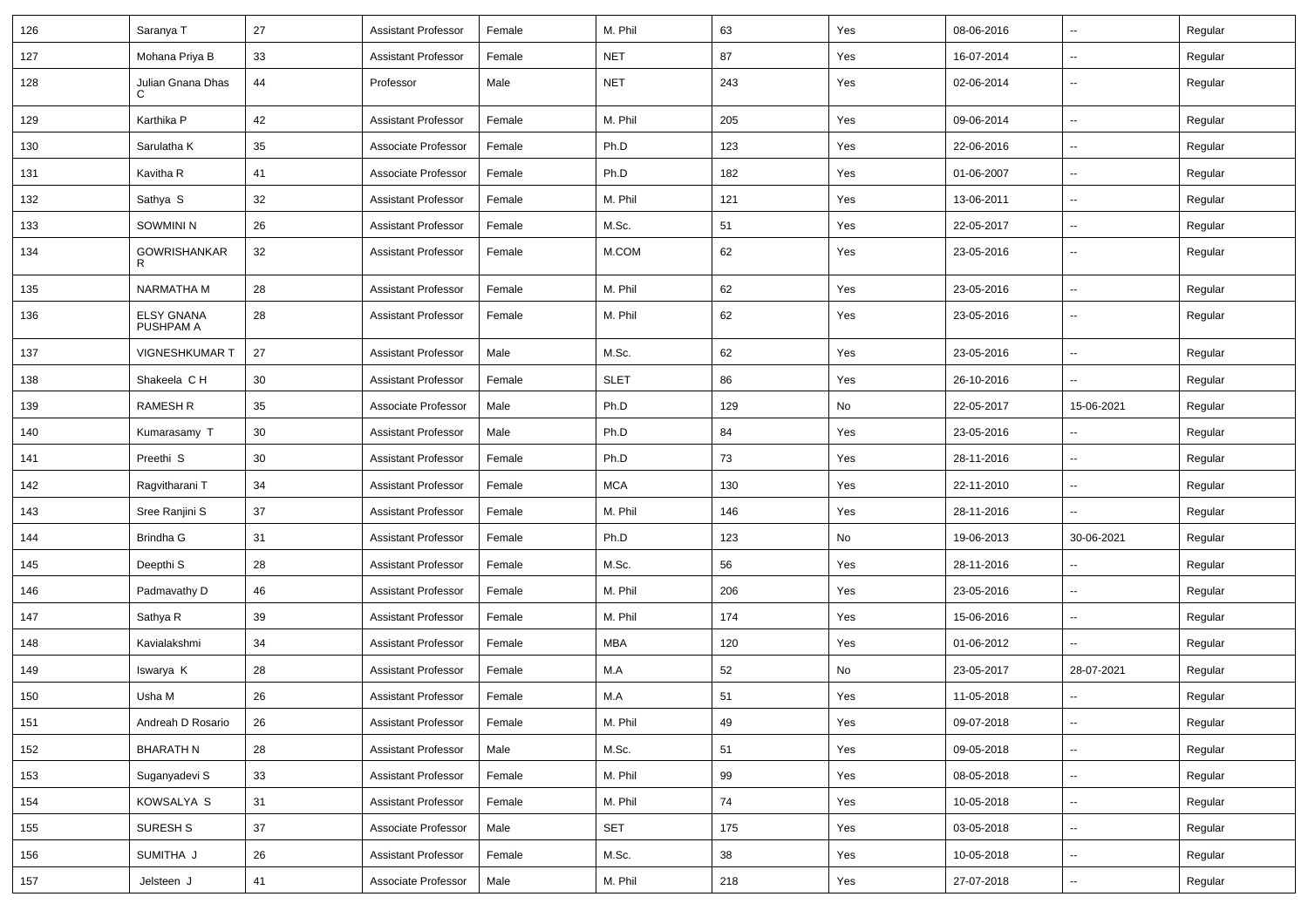| 158 | Murugan S             | 49     | Professor                                           | Male   | Ph.D       | 249 | Yes | 14-05-2018 | $\overline{\phantom{a}}$ | Regular |
|-----|-----------------------|--------|-----------------------------------------------------|--------|------------|-----|-----|------------|--------------------------|---------|
| 159 | Balaji S              | 39     | Associate Professor                                 | Male   | M. Phil    | 199 | Yes | 04-05-2018 | $\mathbf{u}$             | Regular |
| 160 | Punitha <sub>S</sub>  | 32     | <b>Assistant Professor</b>                          | Female | M. Phil    | 108 | No  | 11-06-2018 | 25-06-2021               | Regular |
| 161 | Sowmya K P            | 25     | <b>Assistant Professor</b>                          | Female | M.COM      | 39  | No  | 10-05-2018 | 18-06-2021               | Regular |
| 162 | RAMESH BABU P         | 34     | Associate Professor                                 | Male   | Ph.D       | 120 | Yes | 20-05-2018 |                          | Regular |
| 163 | Manjula M             | 35     | Associate Professor                                 | Female | Ph.D       | 121 | No  | 10-05-2018 | 30-07-2021               | Regular |
| 164 | Karmenivannan P       | 41     | Professor                                           | Male   | Ph.D       | 193 | Yes | 02-05-2018 | Ξ.                       | Regular |
| 165 | KUMARESAN C           | 36     | Associate Professor                                 | Male   | Ph.D       | 134 | Yes | 13-06-2018 | $\sim$                   | Regular |
| 166 | Raimy George          | 26     | <b>Assistant Professor</b>                          | Female | M.A        | 52  | Yes | 08-03-2018 | -−                       | Regular |
| 167 | Narendhran S          | 32     | Associate Professor                                 | Male   | Ph.D       | 93  | Yes | 11-06-2018 | -−                       | Regular |
| 168 | Devika P              | 39     | <b>Assistant Professor</b>                          | Female | M. Phil    | 164 | Yes | 17-05-2010 | $\overline{\phantom{a}}$ | Regular |
| 169 | Geetha K              | 35     | <b>Assistant Professor</b>                          | Female | M. Phil    | 125 | Yes | 25-05-2015 | $\overline{\phantom{a}}$ | Regular |
| 170 | Mahalakshmi S         | 35     | <b>Assistant Professor</b>                          | Female | <b>MBA</b> | 88  | Yes | 25-05-2015 | Ξ.                       | Regular |
| 171 | Suganya R             | 37     | <b>Assistant Professor</b>                          | Female | M.Sc.      | 87  | Yes | 26-05-2014 | $\sim$                   | Regular |
| 172 | Reshmi S              | 35     | Associate Professor                                 | Female | Ph.D       | 120 | Yes | 13-06-2016 | -−                       | Regular |
| 173 | Sujetthra A           | 31     | <b>Assistant Professor</b>                          | Female | M.COM      | 121 | Yes | 08-06-2011 | н.                       | Regular |
| 174 | SIVANESHWARAN<br>S    | 32     | <b>Assistant Professor</b>                          | Male   | Ph.D       | 62  | Yes | 23-05-2016 | --                       | Regular |
| 175 | <b>NARMATHA S</b>     | 27     | <b>Assistant Professor</b>                          | Female | M.Sc.      | 57  | Yes | 28-11-2016 | $\overline{\phantom{a}}$ | Regular |
| 176 | Sreedevi              | 31     | <b>Assistant Professor</b>                          | Female | M.COM      | 98  | Yes | 23-05-2016 | -−                       | Regular |
| 177 | Deepika R             | 31     | <b>Assistant Professor</b>                          | Female | M.COM      | 50  | Yes | 22-05-2017 | $\sim$                   | Regular |
| 178 | Subhashri K           | 27     | <b>Assistant Professor</b>                          | Female | M.Sc.      | 56  | Yes | 29-11-2016 | $\sim$                   | Regular |
| 179 | Sathya M              | 32     | <b>Assistant Professor</b>                          | Female | <b>MCA</b> | 97  | No  | 22-11-2013 | 30-07-2021               | Regular |
| 180 | Ramya Prabha          | 31     | <b>Assistant Professor</b>                          | Female | M. Phil    | 78  | No  | 22-05-2017 | 25-06-2021               | Regular |
| 181 | <b>BABY SHAKILA P</b> | 46     | Dean / Principal /<br>Director / Vice<br>Chancellor | Female | Ph.D       | 285 | Yes | 28-12-2017 | -−                       | Regular |
| 182 | Henry Kishore S       | 42     | Professor                                           | Male   | Ph.D       | 217 | Yes | 04-05-2018 |                          | Regular |
| 183 | Subbaiah S            | $47\,$ | Professor                                           | Male   | Ph.D       | 234 | Yes | 04-06-2018 | Ц.                       | Regular |
| 184 | Radha P               | 37     | <b>Assistant Professor</b>                          | Female | <b>NET</b> | 135 | Yes | 03-08-2018 | $\sim$                   | Regular |
| 185 | GOWRI J               | 41     | Professor                                           | Female | Ph.D       | 207 | Yes | 02-05-2018 | н.                       | Regular |
| 186 | Thahira Banu V        | 39     | <b>Assistant Professor</b>                          | Female | <b>NET</b> | 144 | Yes | 18-06-2018 | $\overline{\phantom{a}}$ | Regular |
| 187 | <b>VETRIVEL S</b>     | 37     | <b>Assistant Professor</b>                          | Male   | M. Phil    | 168 | Yes | 02-05-2018 | $\sim$                   | Regular |
| 188 | SUTHA K               | 29     | <b>Assistant Professor</b>                          | Female | M.Sc.      | 69  | Yes | 10-05-2018 | $\sim$                   | Regular |
| 189 | Maadhini A            | 27     | <b>Assistant Professor</b>                          | Female | <b>NET</b> | 49  | Yes | 07-05-2018 | $\sim$                   | Regular |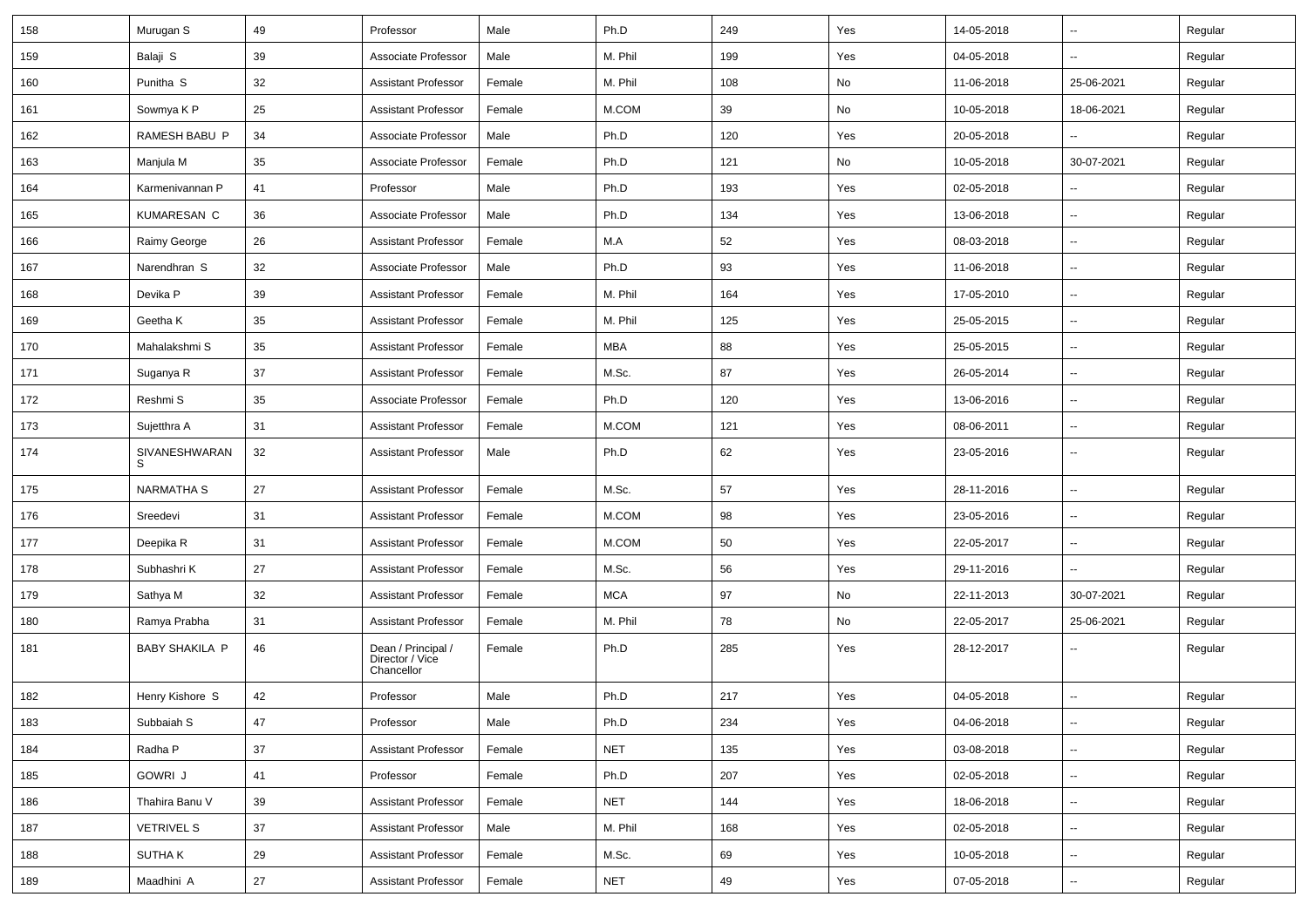| 190 | Antony Prabha A     | 35 | <b>Assistant Professor</b> | Female | M. Phil     | 98  | Yes | 28-05-2018 | $\sim$                   | Regular |
|-----|---------------------|----|----------------------------|--------|-------------|-----|-----|------------|--------------------------|---------|
| 191 | Ruth Smiely S       | 29 | <b>Assistant Professor</b> | Female | M. Phil     | 61  | Yes | 10-05-2018 | ⊷.                       | Regular |
| 192 | Suresh B            | 44 | Professor                  | Male   | Ph.D        | 206 | Yes | 02-06-2018 | $\overline{\phantom{a}}$ | Regular |
| 193 | Aarthy S            | 31 | <b>Assistant Professor</b> | Female | <b>SLET</b> | 70  | Yes | 10-05-2018 | --                       | Regular |
| 194 | Krishnadas M N      | 40 | Associate Professor        | Male   | M. Phil     | 230 | Yes | 09-05-2018 | $\overline{\phantom{a}}$ | Regular |
| 195 | NANDHINI V          | 25 | <b>Assistant Professor</b> | Female | M. Phil     | 30  | Yes | 06-06-2019 | $\overline{\phantom{a}}$ | Regular |
| 196 | Dhaya M             | 26 | <b>Assistant Professor</b> | Female | <b>NET</b>  | 38  | Yes | 09-05-2018 | $\overline{\phantom{a}}$ | Regular |
| 197 | SHARMILA PRIYA      | 40 | <b>Assistant Professor</b> | Female | Ph.D        | 125 | Yes | 04-05-2018 | $\sim$                   | Regular |
| 198 | Rajesh Kannan S     | 47 | Associate Professor        | Male   | Ph.D        | 255 | No  | 15-06-2016 | 30-07-2021               | Regular |
| 199 | Rajan P             | 37 | Professor                  | Male   | <b>MBA</b>  | 156 | Yes | 02-06-2014 | $\sim$                   | Regular |
| 200 | Kavitha M           | 34 | Associate Professor        | Female | Ph.D        | 99  | Yes | 03-06-2013 | --                       | Regular |
| 201 | Subha Indhu S       | 34 | <b>Assistant Professor</b> | Female | <b>MCA</b>  | 130 | Yes | 27-07-2010 | $\overline{\phantom{a}}$ | Regular |
| 202 | Janaki P            | 35 | <b>Assistant Professor</b> | Female | M. Phil     | 121 | Yes | 10-06-2011 | $\sim$                   | Regular |
| 203 | PUSHPALATHA M       | 38 | Associate Professor        | Female | Ph.D        | 144 | Yes | 22-05-2017 | $\sim$                   | Regular |
| 204 | Sangeetha S V       | 26 | <b>Assistant Professor</b> | Female | M.Sc.       | 52  | Yes | 22-05-2017 | $\sim$                   | Regular |
| 205 | DEEPIKA M           | 30 | <b>Assistant Professor</b> | Female | M. Phil     | 62  | Yes | 23-05-2016 | $\overline{\phantom{a}}$ | Regular |
| 206 | SWAPNA NAMBIAR      | 29 | <b>Assistant Professor</b> | Female | M.COM       | 62  | Yes | 23-05-2016 | --                       | Regular |
| 207 | Sudha K M           | 40 | Associate Professor        | Female | Ph.D        | 180 | Yes | 22-05-2017 | $\overline{\phantom{a}}$ | Regular |
| 208 | Arthi Jone I        | 29 | <b>Assistant Professor</b> | Female | M.COM       | 62  | Yes | 23-05-2016 | $\overline{\phantom{a}}$ | Regular |
| 209 | Chitralekha S       | 28 | <b>Assistant Professor</b> | Female | <b>MBA</b>  | 62  | Yes | 28-11-2016 | $\sim$                   | Regular |
| 210 | Divya K             | 28 | <b>Assistant Professor</b> | Female | M. Phil     | 56  | Yes | 28-11-2016 | $\sim$                   | Regular |
| 211 | Savitha S           | 32 | <b>Assistant Professor</b> | Female | <b>MBA</b>  | 122 | Yes | 23-05-2016 | --                       | Regular |
| 212 | Kaveri A            | 31 | <b>Assistant Professor</b> | Female | <b>MCA</b>  | 61  | Yes | 09-06-2017 | --                       | Regular |
| 213 | Sundararaman K      | 69 | Professor                  | Male   | Ph.D        | 588 | Yes | 01-06-2005 | $\overline{\phantom{a}}$ | Regular |
| 214 | Brindha D           | 27 | <b>Assistant Professor</b> | Female | M.A         | 51  | Yes | 07-05-2018 | $\overline{\phantom{a}}$ | Regular |
| 215 | Vasanthi A          | 45 | <b>Assistant Professor</b> | Female | Ph.D        | 150 | Yes | 11-05-2018 | Ξ.                       | Regular |
| 216 | <b>GOPINATH M</b>   | 27 | <b>Assistant Professor</b> | Male   | M.Sc.       | 51  | Yes | 09-05-2018 | $\overline{\phantom{a}}$ | Regular |
| 217 | Madhuranjani B      | 28 | <b>Assistant Professor</b> | Female | M. Phil     | 51  | Yes | 11-05-2018 | щ.                       | Regular |
| 218 | <b>INDHUMATHI S</b> | 38 | <b>Assistant Professor</b> | Female | M. Phil     | 132 | Yes | 03-05-2018 | $\overline{\phantom{a}}$ | Regular |
| 219 | RADHA B             | 40 | Professor                  | Female | Ph.D        | 207 | Yes | 01-06-2018 | $\overline{\phantom{a}}$ | Regular |
| 220 | ABARNA G            | 26 | <b>Assistant Professor</b> | Female | M.Sc.       | 51  | Yes | 21-05-2018 | Ξ.                       | Regular |
| 221 | Renuka Devi M       | 43 | Professor                  | Female | Ph.D        | 231 | Yes | 01-06-2018 | $\overline{\phantom{a}}$ | Regular |
| 222 | Reshmaa R           | 29 | <b>Assistant Professor</b> | Female | <b>NET</b>  | 60  | Yes | 23-05-2018 | $\overline{\phantom{a}}$ | Regular |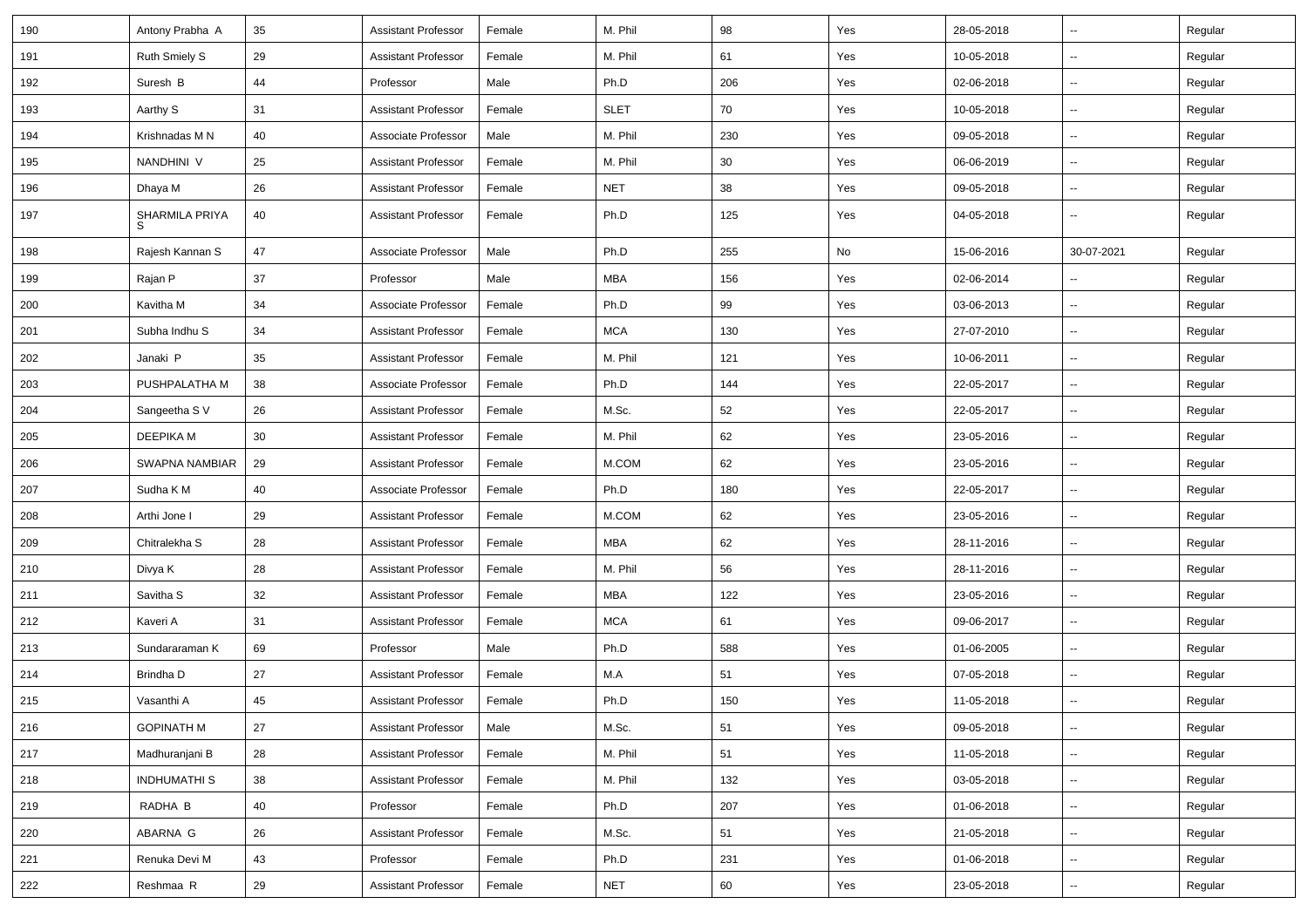| 223 | Ramya N                            | 30 | <b>Assistant Professor</b> | Female | M. Phil    | 84  | Yes | 25-06-2018 | $\overline{\phantom{a}}$ | Regular |
|-----|------------------------------------|----|----------------------------|--------|------------|-----|-----|------------|--------------------------|---------|
| 224 | Mirunalini K                       | 25 | <b>Assistant Professor</b> | Female | M.COM      | 39  | Yes | 09-05-2018 | ⊷.                       | Regular |
| 225 | VISHNU PRIYA B                     | 26 | <b>Assistant Professor</b> | Female | M.COM      | 50  | Yes | 06-06-2018 | $\overline{\phantom{a}}$ | Regular |
| 226 | Vidhyashree R                      | 25 | <b>Assistant Professor</b> | Female | M.Sc.      | 40  | Yes | 18-06-2018 | --                       | Regular |
| 227 | Priyanka S                         | 31 | <b>Assistant Professor</b> | Female | Ph.D       | 39  | Yes | 10-05-2018 | -−                       | Regular |
| 228 | SENTHIL NATHAN<br>B                | 38 | Professor                  | Male   | Ph.D       | 165 | Yes | 05-04-2018 | $\overline{\phantom{a}}$ | Regular |
| 229 | <b>AMBIGA V</b>                    | 35 | <b>Assistant Professor</b> | Female | M. Phil    | 133 | Yes | 13-06-2018 | $\overline{\phantom{a}}$ | Regular |
| 230 | Thennammai S                       | 25 | <b>Assistant Professor</b> | Female | M.Sc.      | 40  | Yes | 08-03-2018 | $\overline{\phantom{a}}$ | Regular |
| 231 | <b>MEENATCHI</b><br>SOMASUNDARI    | 46 | Associate Professor        | Female | Ph.D       | 126 | Yes | 04-05-2018 | $\overline{\phantom{a}}$ | Regular |
| 232 | Subhashini S                       | 41 | Associate Professor        | Female | <b>NET</b> | 171 | Yes | 05-06-2014 | ⊷.                       | Regular |
| 233 | Marysaranya J                      | 33 | <b>Assistant Professor</b> | Female | Ph.D       | 135 | Yes | 01-06-2016 | $\overline{\phantom{a}}$ | Regular |
| 234 | Kalakumari T                       | 44 | Professor                  | Female | Ph.D       | 233 | Yes | 23-05-2016 | --                       | Regular |
| 235 | Ancy Simi N A                      | 30 | <b>Assistant Professor</b> | Female | M.COM      | 90  | Yes | 23-05-2016 | $\overline{\phantom{a}}$ | Regular |
| 236 | Nirmala shiny P                    | 34 | <b>Assistant Professor</b> | Female | M. Phil    | 98  | Yes | 23-05-2016 | $\sim$                   | Regular |
| 237 | VINOTH KANNA A                     | 35 | Associate Professor        | Male   | Ph.D       | 132 | Yes | 22-05-2017 | $\overline{\phantom{a}}$ | Regular |
| 238 | <b>DEENA</b><br><b>MAGDALINE F</b> | 36 | <b>Assistant Professor</b> | Female | M.COM      | 51  | Yes | 22-05-2017 | $\overline{\phantom{a}}$ | Regular |
| 239 | <b>DEVA VINOTHINI</b><br>PRIYA D   | 37 | <b>Assistant Professor</b> | Female | M. Phil    | 62  | Yes | 23-05-2016 | ⊷.                       | Regular |
| 240 | SATHYAPRIYA S                      | 28 | <b>Assistant Professor</b> | Female | M. Phil    | 57  | Yes | 28-11-2016 | ⊷.                       | Regular |
| 241 | DHANALAKSHMI C                     | 56 | Professor                  | Female | Ph.D       | 256 | Yes | 28-11-2016 | --                       | Regular |
| 242 | Amudha <sub>S</sub>                | 44 | Associate Professor        | Female | M. Phil    | 224 | Yes | 28-11-2016 | $\overline{\phantom{a}}$ | Regular |
| 243 | Priyadarshini B                    | 36 | <b>Assistant Professor</b> | Female | <b>MCA</b> | 159 | Yes | 22-06-2011 | $\overline{\phantom{a}}$ | Regular |
| 244 | Vysnave V                          | 27 | <b>Assistant Professor</b> | Female | <b>MSW</b> | 56  | Yes | 14-12-2016 | $\overline{\phantom{a}}$ | Regular |
| 245 | Pavithra C                         | 27 | <b>Assistant Professor</b> | Female | M.Sc.      | 62  | Yes | 23-05-2016 | $\overline{\phantom{a}}$ | Regular |
| 246 | Kavitha M                          | 40 | <b>Assistant Professor</b> | Female | M. Phil    | 122 | Yes | 23-05-2016 | $\overline{\phantom{a}}$ | Regular |
| 247 | Sujitha <sub>S</sub>               | 26 | <b>Assistant Professor</b> | Female | <b>NET</b> | 50  | Yes | 19-07-2017 | $\overline{\phantom{a}}$ | Regular |
| 248 | Silambarasan P                     | 33 | Associate Professor        | Male   | Ph.D       | 109 | Yes | 11-05-2018 | $\sim$                   | Regular |
| 249 | Richard Robert Raa<br>м            | 39 | Professor                  | Male   | Ph.D       | 204 | Yes | 02-05-2018 | $\overline{\phantom{a}}$ | Regular |
| 250 | Krishnakumar S                     | 32 | <b>Assistant Professor</b> | Male   | <b>MBA</b> | 45  | Yes | 20-12-2017 | $\sim$                   | Regular |
| 251 | Anuja Beatrice B                   | 45 | Professor                  | Female | Ph.D       | 249 | Yes | 20-06-2018 | Щ,                       | Regular |
| 252 | <b>HEMAPRIYA K E</b>               | 32 | <b>Assistant Professor</b> | Female | M. Phil    | 108 | Yes | 07-05-2018 | $\sim$                   | Regular |
| 253 | VENUGOPAL A                        | 39 | Associate Professor        | Male   | M. Phil    | 223 | No  | 07-05-2018 | 30-06-2021               | Regular |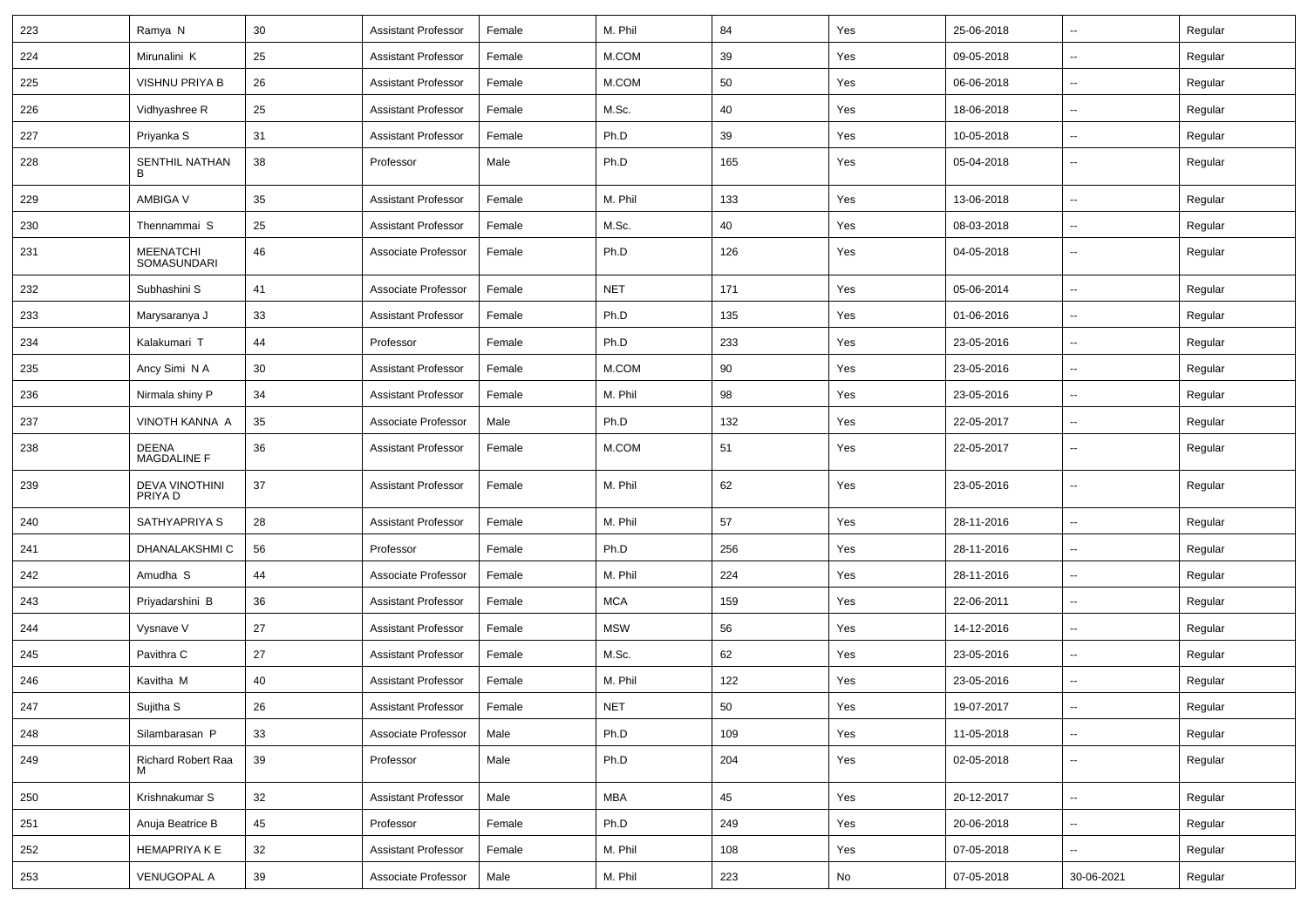| 254 | SURYA PRABHA R           | 33 | <b>Assistant Professor</b> | Female | M. Phil    | 63  | Yes | 10-05-2018 | $\overline{\phantom{a}}$ | Regular |
|-----|--------------------------|----|----------------------------|--------|------------|-----|-----|------------|--------------------------|---------|
| 255 | Abirami N                | 48 | <b>Assistant Professor</b> | Female | M. Phil    | 268 | Yes | 07-05-2018 | -−                       | Regular |
| 256 | RAMESH KUMAR B           | 40 | Associate Professor        | Male   | <b>NET</b> | 193 | No  | 04-05-2018 | 23-07-2021               | Regular |
| 257 | JAYACHANDRAN             | 31 | <b>Assistant Professor</b> | Male   | <b>MCA</b> | 109 | Yes | 28-05-2018 | --                       | Regular |
| 258 | Devikalyani S            | 44 | Associate Professor        | Female | Ph.D       | 204 | Yes | 03-05-2018 | Ξ.                       | Regular |
| 259 | Evangeline Kirupa        | 27 | <b>Assistant Professor</b> | Female | <b>MBA</b> | 55  | Yes | 09-05-2018 | -−                       | Regular |
| 260 | Radhakrishnan P          | 47 | Professor                  | Male   | Ph.D       | 282 | Yes | 04-05-2018 | Ξ.                       | Regular |
| 261 | Kayathri Devi D          | 27 | <b>Assistant Professor</b> | Female | M. Phil    | 61  | No  | 25-06-2018 | 30-07-2021               | Regular |
| 262 | Rajesh M                 | 34 | <b>Assistant Professor</b> | Male   | <b>MBA</b> | 135 | Yes | 02-05-2018 | $\overline{\phantom{a}}$ | Regular |
| 263 | Suvarna S                | 40 | Associate Professor        | Female | <b>NET</b> | 183 | Yes | 07-05-2018 | ш,                       | Regular |
| 264 | Saranya N                | 31 | <b>Assistant Professor</b> | Female | M. Phil    | 80  | No  | 28-11-2016 | 23-06-2021               | Regular |
| 265 | Mubeen Banu K            | 40 | Associate Professor        | Female | Ph.D       | 93  | No  | 15-05-2019 | 30-07-2021               | Regular |
| 266 | Nancy M                  | 31 | <b>Assistant Professor</b> | Female | <b>NET</b> | 55  | No  | 14-09-2019 | 30-07-2021               | Regular |
| 267 | Keerthika M              | 24 | <b>Assistant Professor</b> | Female | <b>NET</b> | 26  | No  | 15-05-2019 | 23-07-2021               | Regular |
| 268 | Parthiban T              | 32 | <b>Assistant Professor</b> | Male   | <b>MBA</b> | 123 | Yes | 12-06-2019 | $\sim$                   | Regular |
| 269 | Jawahar S                | 35 | Associate Professor        | Male   | Ph.D       | 139 | Yes | 15-05-2019 | ш,                       | Regular |
| 270 | Saravanaprakash D        | 43 | Professor                  | Male   | <b>NET</b> | 231 | Yes | 03-06-2019 | $\overline{\phantom{a}}$ | Regular |
| 271 | Logeswari P              | 35 | <b>Assistant Professor</b> | Female | Ph.D       | 37  | Yes | 18-05-2019 |                          | Regular |
| 272 | Priyadharsini R          | 36 | <b>Assistant Professor</b> | Female | M. Phil    | 87  | No  | 25-05-2019 | 30-07-2021               | Regular |
| 273 | Thiyaneswaran C          | 40 | Professor                  | Male   | Ph.D       | 204 | Yes | 15-05-2019 | $\overline{\phantom{a}}$ | Regular |
| 274 | Joy Suganya B            | 39 | Associate Professor        | Female | Ph.D       | 121 | Yes | 15-05-2019 | --                       | Regular |
| 275 | CHITRA S                 | 32 | <b>Assistant Professor</b> | Female | M. Phil    | 75  | Yes | 16-05-2019 | Ξ.                       | Regular |
| 276 | Angelin Prema A S        | 28 | <b>Assistant Professor</b> | Female | M. Phil    | 27  | Yes | 15-05-2019 | --                       | Regular |
| 277 | Arvind S                 | 27 | <b>Assistant Professor</b> | Male   | <b>NET</b> | 36  | Yes | 17-07-2019 | --                       | Regular |
| 278 | Jayashri P               | 24 | <b>Assistant Professor</b> | Female | M.Sc.      | 25  | Yes | 29-07-2019 | Щ,                       | Regular |
| 279 | Selvamani P              | 40 | Associate Professor        | Male   | Ph.D       | 86  | Yes | 15-05-2019 | ш,                       | Regular |
| 280 | Vidya M                  | 38 | Associate Professor        | Female | Ph.D       | 96  | Yes | 15-05-2019 | $\overline{\phantom{a}}$ | Regular |
| 281 | <b>DEVAKIM</b>           | 40 | Associate Professor        | Female | Ph.D       | 123 | Yes | 15-05-2019 | Ξ.                       | Regular |
| 282 | MEDHUNHASHINI<br>DR.     | 33 | <b>Assistant Professor</b> | Female | M. Phil    | 123 | Yes | 15-05-2019 | $\overline{\phantom{a}}$ | Regular |
| 283 | VIGNESH<br>RAMAMOORTHY V | 33 | <b>Assistant Professor</b> | Male   | Ph.D       | 138 | Yes | 15-05-2019 | $\sim$                   | Regular |
| 284 | <b>KAVITHA S K</b>       | 38 | <b>Assistant Professor</b> | Female | M. Phil    | 39  | Yes | 12-06-2019 | $\overline{\phantom{a}}$ | Regular |
| 285 | HARISHCHANDER<br>A       | 33 | Associate Professor        | Male   | Ph.D       | 129 | No  | 15-05-2019 | 30-07-2021               | Regular |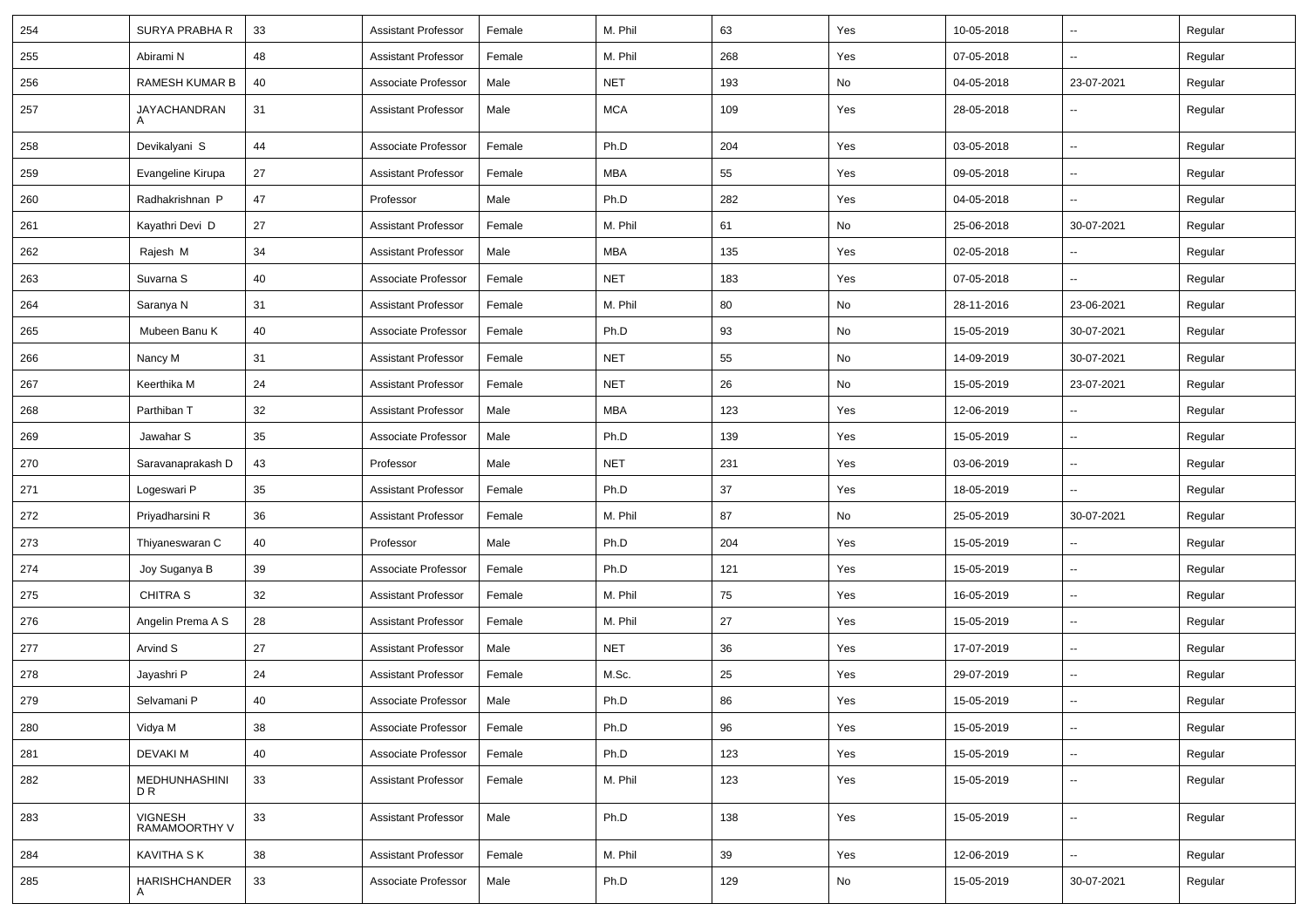| 286 | Sheela Selvakumari<br>N A | 38 | Associate Professor        | Female | Ph.D                   | 193 | Yes | 08-10-2018 | $\overline{\phantom{a}}$ | Regular |
|-----|---------------------------|----|----------------------------|--------|------------------------|-----|-----|------------|--------------------------|---------|
| 287 | Jeevarathinam A           | 39 | <b>Assistant Professor</b> | Female | M. Phil                | 193 | Yes | 27-05-2019 | $\sim$                   | Regular |
| 288 | PRATHIBHA U               | 30 | <b>Assistant Professor</b> | Female | <b>MCA</b>             | 85  | Yes | 30-05-2019 | н.                       | Regular |
| 289 | <b>ISWARYA M</b>          | 30 | <b>Assistant Professor</b> | Female | M. Phil                | 75  | Yes | 27-05-2019 | $\overline{\phantom{a}}$ | Regular |
| 290 | <b>VENKATESH G V</b>      | 35 | <b>Assistant Professor</b> | Male   | <b>MFT</b>             | 75  | Yes | 13-07-2019 | $\overline{\phantom{a}}$ | Regular |
| 291 | <b>THARANIC</b>           | 28 | <b>Assistant Professor</b> | Female | M.COM                  | 51  | Yes | 15-05-2019 | $\overline{\phantom{a}}$ | Regular |
| 292 | Lalitha S                 | 46 | Associate Professor        | Female | Ph.D                   | 171 | Yes | 20-05-2019 | Ξ.                       | Regular |
| 293 | Manoj K                   | 24 | <b>Assistant Professor</b> | Male   | M.COM                  | 27  | Yes | 27-05-2019 | $\sim$                   | Regular |
| 294 | Hari Priya K              | 33 | Associate Professor        | Female | Ph.D                   | 124 | Yes | 13-06-2019 | ⊷.                       | Regular |
| 295 | Aarthi Agnihothri V       | 46 | Professor                  | Female | Ph.D                   | 253 | Yes | 08-07-2019 | Ξ.                       | Regular |
| 296 | Jincy S                   | 26 | <b>Assistant Professor</b> | Female | M.COM                  | 27  | Yes | 15-05-2019 | $\overline{\phantom{a}}$ | Regular |
| 297 | Reena R                   | 39 | Professor                  | Female | Ph.D                   | 192 | Yes | 15-05-2019 | -−                       | Regular |
| 298 | Annamuthu P               | 41 | <b>Assistant Professor</b> | Female | Ph.D                   | 96  | Yes | 15-05-2019 | $\sim$                   | Regular |
| 299 | Shenbhagavadivu T         | 40 | Associate Professor        | Female | Ph.D                   | 155 | Yes | 14-11-2018 | н.                       | Regular |
| 300 | Joseline Steffi I         | 28 | <b>Assistant Professor</b> | Female | M. Phil                | 39  | Yes | 15-05-2019 | ⊷.                       | Regular |
| 301 | Anuja A V                 | 31 | <b>Assistant Professor</b> | Female | M. Phil                | 68  | Yes | 15-05-2019 | -−                       | Regular |
| 302 | <b>JEYANTHI V</b>         | 49 | Professor                  | Female | Ph.D                   | 255 | Yes | 15-05-2019 | $\overline{\phantom{a}}$ | Regular |
| 303 | <b>BUVANEAWARI R</b>      | 46 | Professor                  | Female | Ph.D                   | 211 | Yes | 15-05-2019 | -−                       | Regular |
| 304 | <b>NITHYA S</b>           | 37 | <b>Assistant Professor</b> | Female | <b>SET</b>             | 171 | Yes | 15-05-2019 | Ξ.                       | Regular |
| 305 | <b>MADHAN V</b>           | 29 | <b>Assistant Professor</b> | Male   | <b>SET</b>             | 27  | Yes | 15-05-2019 | $\sim$                   | Regular |
| 306 | <b>ESHA RAFFIE B</b>      | 38 | <b>Assistant Professor</b> | Male   | Ph.D                   | 27  | Yes | 15-05-2019 | -−                       | Regular |
| 307 | KARTHIKEYAN C             | 29 | <b>Assistant Professor</b> | Male   | M.Sc.                  | 63  | Yes | 25-05-2015 | $\sim$                   | Regular |
| 308 | <b>MOUNIKA P</b>          | 25 | <b>Assistant Professor</b> | Male   | M.Sc.                  | 27  | Yes | 06-06-2019 | $\overline{\phantom{a}}$ | Regular |
| 309 | <b>GEETHAR</b>            | 26 | <b>Assistant Professor</b> | Female | MTTM(Tour &<br>Travel) | 40  | Yes | 01-04-2019 | --                       | Regular |
| 310 | AISWARYA BABU N           | 25 | <b>Assistant Professor</b> | Female | <b>NET</b>             | 27  | No  | 08-05-2019 | 10-06-2021               | Regular |
| 311 | NITHYA R                  | 33 | Associate Professor        | Female | Ph.D                   | 123 | Yes | 15-05-2019 |                          | Regular |
| 312 | SHYAMALA DEVI B           | 32 | <b>Assistant Professor</b> | Female | Ph.D                   | 27  | Yes | 15-05-2019 | $\sim$                   | Regular |
| 313 | PARTHEEBAN P              | 31 | <b>Assistant Professor</b> | Male   | Ph.D                   | 27  | Yes | 15-05-2019 | $\sim$                   | Regular |
| 314 | Priya M                   | 43 | Associate Professor        | Female | Ph.D                   | 207 | Yes | 15-05-2019 | $\sim$                   | Regular |
| 315 | Hemalatha B               | 49 | Associate Professor        | Female | <b>NET</b>             | 235 | Yes | 15-05-2019 | $\sim$                   | Regular |
| 316 | Usha devi R               | 40 | Associate Professor        | Female | Ph.D                   | 122 | Yes | 22-05-2019 | $\sim$                   | Regular |
| 317 | Shankar R                 | 38 | <b>Assistant Professor</b> | Male   | M. Phil                | 183 | Yes | 15-05-2019 | $\sim$                   | Regular |
| 318 | SARULATHA D               | 45 | Professor                  | Female | Ph.D                   | 205 | No  | 15-05-2019 | 28-07-2021               | Regular |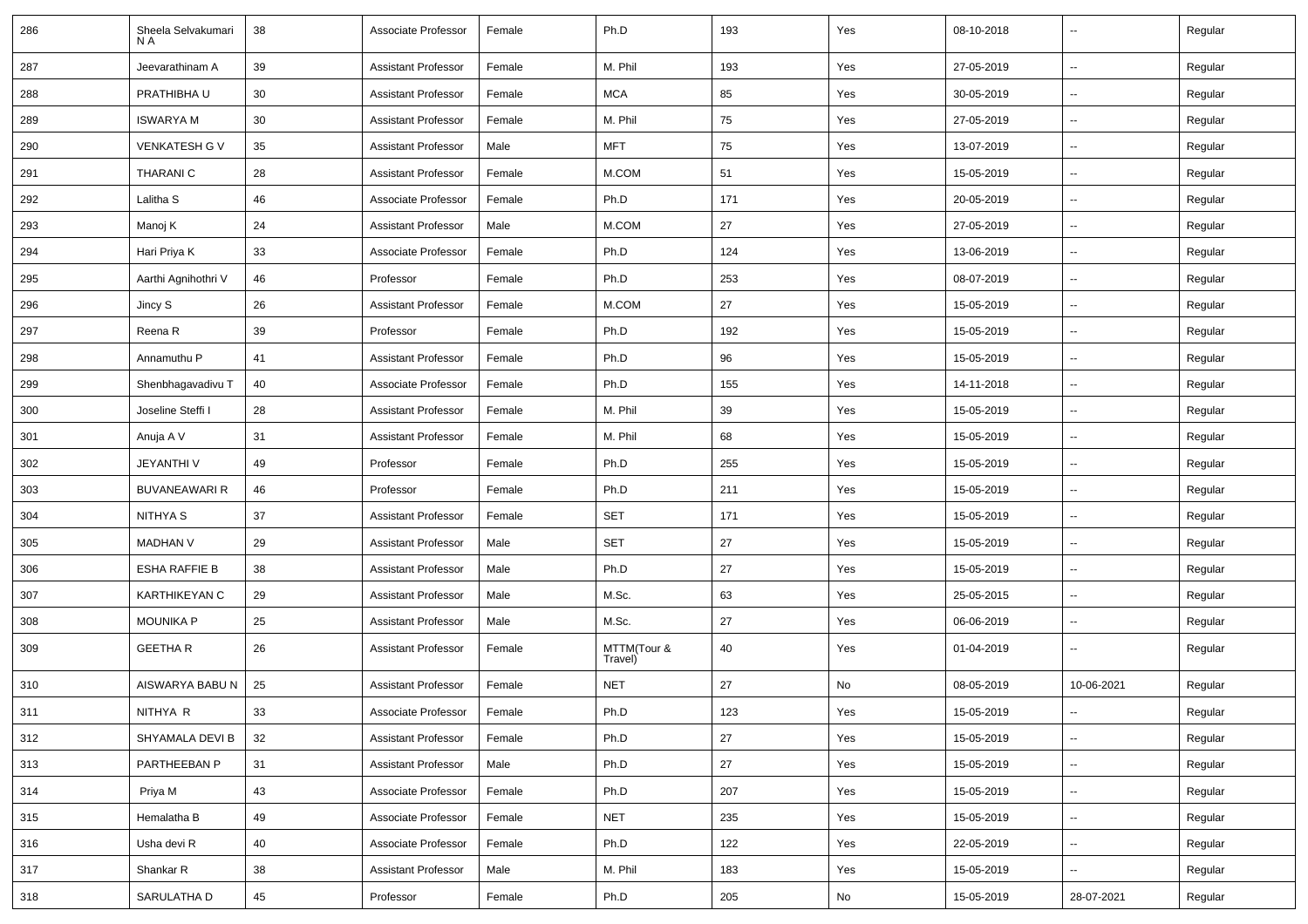| 319 | SUJITHRA G R        | 26     | <b>Assistant Professor</b> | Female | M.A        | 26  | Yes | 15-05-2019 | $\overline{\phantom{a}}$ | Regular |
|-----|---------------------|--------|----------------------------|--------|------------|-----|-----|------------|--------------------------|---------|
| 320 | PRISCILLA V         | 26     | <b>Assistant Professor</b> | Female | <b>NET</b> | 27  | Yes | 15-05-2019 | Щ,                       | Regular |
| 321 | JENEFA JEYARAJ      | 28     | Assistant Professor        | Female | <b>NET</b> | 48  | Yes | 15-05-2019 | Щ,                       | Regular |
| 322 | JOSEPH VINOTH M     | 24     | <b>Assistant Professor</b> | Male   | <b>NET</b> | 26  | Yes | 15-05-2019 | $\overline{\phantom{a}}$ | Regular |
| 323 | SEETHALAKSHMI<br>S  | 28     | <b>Assistant Professor</b> | Female | M.A        | 50  | Yes | 15-05-2019 | $\overline{\phantom{a}}$ | Regular |
| 324 | <b>SHINY LAREN</b>  | 25     | <b>Assistant Professor</b> | Female | M.A        | 28  | Yes | 15-05-2019 | Ц.                       | Regular |
| 325 | JOSHINA ROZARIO     | 24     | <b>Assistant Professor</b> | Female | M.A        | 26  | Yes | 15-05-2019 | Ξ.                       | Regular |
| 326 | <b>VEMBUT</b>       | 34     | <b>Assistant Professor</b> | Female | M. Phil    | 134 | Yes | 28-05-2019 | Ц.                       | Regular |
| 327 | Devendiran S        | 41     | Associate Professor        | Male   | Ph.D       | 158 | Yes | 15-05-2019 | $\overline{\phantom{a}}$ | Regular |
| 328 | PRASANNA G          | 36     | <b>Assistant Professor</b> | Male   | M.A        | 177 | Yes | 01-09-2018 | Щ,                       | Regular |
| 329 | NAGARATHINAM V      | 41     | <b>Assistant Professor</b> | Female | M. Phil    | 138 | Yes | 15-05-2019 | $\overline{\phantom{a}}$ | Regular |
| 330 | <b>INDHUJI R T</b>  | 33     | <b>Assistant Professor</b> | Female | <b>MBA</b> | 120 | Yes | 01-09-2018 | Ξ.                       | Regular |
| 331 | Nirmala V           | 40     | Associate Professor        | Female | Ph.D       | 121 | Yes | 15-05-2019 | Ц.                       | Regular |
| 332 | Ramasamy K          | 42     | Professor                  | Male   | Ph.D       | 219 | Yes | 01-09-2018 | Ξ.                       | Regular |
| 333 | Preethi B           | 32     | <b>Assistant Professor</b> | Female | M. Phil    | 99  | Yes | 26-11-2018 | ۰.                       | Regular |
| 334 | Vijayashree R       | 37     | Associate Professor        | Female | Ph.D       | 122 | Yes | 15-05-2019 | Ξ.                       | Regular |
| 335 | Sangeetha S         | 41     | Associate Professor        | Female | Ph.D       | 181 | Yes | 01-09-2018 | Ξ.                       | Regular |
| 336 | Vijayakumar M       | 41     | Associate Professor        | Male   | Ph.D       | 228 | Yes | 15-05-2019 | Ξ.                       | Regular |
| 337 | Angelin Felcia W    | 24     | <b>Assistant Professor</b> | Female | M.COM      | 26  | Yes | 15-05-2019 | Ξ.                       | Regular |
| 338 | <b>GEETHAN</b>      | 52     | <b>Assistant Professor</b> | Female | <b>MBA</b> | 267 | Yes | 22-03-2019 | Ξ.                       | Regular |
| 339 | MANJU PARKAVI P     | 39     | <b>Assistant Professor</b> | Female | M.COM      | 158 | Yes | 15-05-2019 | $\overline{\phantom{a}}$ | Regular |
| 340 | PAMEELA T           | 32     | <b>Assistant Professor</b> | Female | <b>MBA</b> | 78  | Yes | 22-03-2019 | ۰.                       | Regular |
| 341 | <b>MADHUMITHA T</b> | 26     | <b>Assistant Professor</b> | Female | M.COM      | 36  | Yes | 15-05-2019 | $\overline{\phantom{a}}$ | Regular |
| 342 | Benazir T S         | 34     | Associate Professor        | Female | Ph.D       | 108 | Yes | 15-05-2019 | Ξ.                       | Regular |
| 343 | Swapna M            | 38     | Associate Professor        | Female | Ph.D       | 168 | Yes | 15-05-2019 | Ξ.                       | Regular |
| 344 | Punitha S C         | 49     | Associate Professor        | Female | Ph.D       | 277 | Yes | 20-05-2019 | Ξ.                       | Regular |
| 345 | VISWANATHAN K       | 71     | Professor                  | Male   | Ph.D       | 445 | Yes | 15-05-2019 | --                       | Regular |
| 346 | Balatharani S       | 25     | <b>Assistant Professor</b> | Female | <b>NET</b> | 25  | Yes | 12-12-2019 | --                       | Regular |
| 347 | Vasumathi S         | 24     | <b>Assistant Professor</b> | Female | <b>NET</b> | 30  | Yes | 04-12-2020 | Ц.                       | Regular |
| 348 | Raju M              | 37     | <b>Assistant Professor</b> | Female | M.Sc.      | 148 | Yes | 28-10-2020 | Ξ.                       | Regular |
| 349 | Christy Andrews J   | 30     | <b>Assistant Professor</b> | Male   | <b>MCA</b> | 77  | Yes | 28-10-2020 | Ц.                       | Regular |
| 350 | Vanaja K            | $47\,$ | Associate Professor        | Female | Ph.D       | 194 | Yes | 28-10-2020 | Ц.                       | Regular |
| 351 | Manjutha M          | 27     | <b>Assistant Professor</b> | Female | M.Sc.      | 83  | Yes | 18-08-2020 | щ.                       | Regular |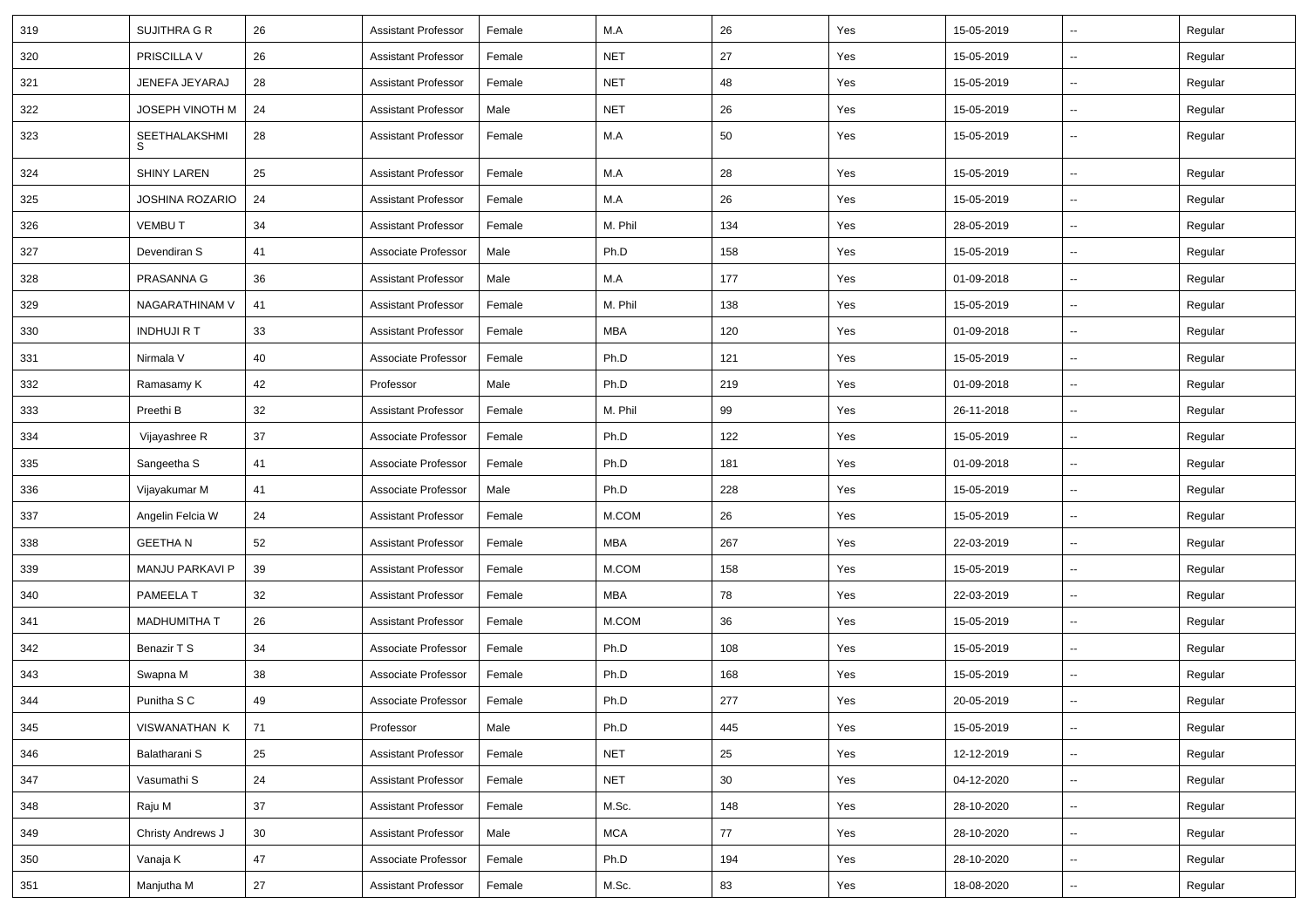| 352 | Sukanya A            | 36 | <b>Assistant Professor</b> | Female | Ph.D       | 65  | No  | 28-10-2020 | 25-06-2021               | Regular |
|-----|----------------------|----|----------------------------|--------|------------|-----|-----|------------|--------------------------|---------|
| 353 | Sangeetha R          | 34 | Assistant Professor        | Female | Ph.D       | 109 | Yes | 02-11-2020 | --                       | Regular |
| 354 | Shankar <sub>S</sub> | 35 | <b>Assistant Professor</b> | Male   | Ph.D       | 80  | Yes | 02-12-2020 | $\sim$                   | Regular |
| 355 | Sruthi K S           | 31 | <b>Assistant Professor</b> | Female | M. Phil    | 110 | Yes | 28-12-2020 | --                       | Regular |
| 356 | Lavanya G            | 36 | <b>Assistant Professor</b> | Female | M. Phil    | 123 | Yes | 28-12-2020 | -−                       | Regular |
| 357 | Anitha R             | 35 | <b>Assistant Professor</b> | Female | M.Sc.      | 66  | Yes | 14-08-2020 | ÷.                       | Regular |
| 358 | Brinda Kalyani P R   | 52 | Professor                  | Female | Ph.D       | 319 | Yes | 11-11-2020 | $\overline{\phantom{a}}$ | Regular |
| 359 | Svetha G             | 24 | <b>Assistant Professor</b> | Female | <b>NET</b> | 21  | Yes | 16-11-2020 | -−                       | Regular |
| 360 | Bhuvaneswari M       | 36 | <b>Assistant Professor</b> | Female | Ph.D       | 122 | Yes | 11-08-2020 | $\sim$                   | Regular |
| 361 | Krishnendu S         | 25 | <b>Assistant Professor</b> | Female | <b>NET</b> | 24  | Yes | 16-11-2020 | $\sim$                   | Regular |
| 362 | Shiji R              | 29 | <b>Assistant Professor</b> | Female | Ph.D       | 78  | Yes | 11-08-2020 | -−                       | Regular |
| 363 | Anusuya B            | 29 | <b>Assistant Professor</b> | Female | M. Phil    | 54  | Yes | 18-08-2020 | $\overline{\phantom{a}}$ | Regular |
| 364 | Jenifer V            | 22 | <b>Assistant Professor</b> | Female | M.COM      | 15  | Yes | 02-11-2020 | $\overline{\phantom{a}}$ | Regular |
| 365 | Kavipriya R          | 23 | <b>Assistant Professor</b> | Female | M.COM      | 18  | Yes | 05-11-2020 | $\overline{\phantom{a}}$ | Regular |
| 366 | Sreenidhi T S        | 23 | <b>Assistant Professor</b> | Female | M.COM      | 18  | Yes | 03-11-2020 | Щ,                       | Regular |
| 367 | Jisha K              | 32 | <b>Assistant Professor</b> | Female | <b>NET</b> | 54  | Yes | 07-12-2020 | -−                       | Regular |
| 368 | Santhosh Kumar S     | 25 | <b>Assistant Professor</b> | Male   | M.Sc.      | 24  | Yes | 15-07-2020 | -−                       | Regular |
| 369 | Anupriya R           | 27 | <b>Assistant Professor</b> | Female | M. Phil    | 48  | Yes | 15-07-2020 | $\overline{\phantom{a}}$ | Regular |
| 370 | Seethalakshmy A      | 43 | Associate Professor        | Female | Ph.D       | 193 | Yes | 29-10-2020 | Щ,                       | Regular |
| 371 | Deesha S             | 30 | <b>Assistant Professor</b> | Female | M.Sc.      | 72  | No  | 01-09-2020 | 30-07-2021               | Regular |
| 372 | Patil Sunita Vishnu  | 41 | Assistant Professor        | Female | Ph.D       | 114 | Yes | 02-01-2020 | Щ,                       | Regular |
| 373 | Haripriya A          | 24 | <b>Assistant Professor</b> | Female | M.Sc.      | 18  | Yes | 21-12-2020 | --                       | Regular |
| 374 | Hemalatha M          | 24 | <b>Assistant Professor</b> | Female | <b>NET</b> | 22  | Yes | 23-11-2020 | -−                       | Regular |
| 375 | Gowri Lingeswari     | 39 | <b>Assistant Professor</b> | Female | <b>MBA</b> | 193 | Yes | 04-12-2020 | Щ,                       | Regular |
| 376 | Jhansi M             | 39 | <b>Assistant Professor</b> | Female | M.Sc.      | 131 | Yes | 17-12-2019 | $\overline{\phantom{a}}$ | Regular |
| 377 | <b>SELVAM M</b>      | 34 | <b>Assistant Professor</b> | Male   | <b>NET</b> | 138 | Yes | 23-05-2017 | -−                       | Regular |
| 378 | Parameswaran S       | 42 | Professor                  | Male   | Ph.D       | 248 | No  | 27-11-2020 | 30-07-2021               | Regular |
| 379 | Maria Josephine      | 40 | Professor                  | Female | Ph.D       | 224 | Yes | 18-12-2020 | $\overline{\phantom{a}}$ | Regular |
| 380 | Kalpana Devi M       | 24 | <b>Assistant Professor</b> | Female | <b>NET</b> | 18  | Yes | 28-10-2020 | Щ,                       | Regular |
| 381 | Janaranjani M        | 29 | <b>Assistant Professor</b> | Female | M.COM      | 74  | Yes | 16-11-2020 | Щ,                       | Regular |
| 382 | Santhanalaskhmi P    | 46 | Associate Professor        | Female | M. Phil    | 219 | Yes | 14-12-2020 | $\overline{\phantom{a}}$ | Regular |
| 383 | Saravanakumar S      | 29 | Assistant Professor        | Male   | Ph.D       | 24  | Yes | 09-11-2020 | Щ,                       | Regular |
| 384 | PRASHANTH D          | 28 | <b>Assistant Professor</b> | Male   | MBA        | 72  | Yes | 23-11-2020 | щ.                       | Regular |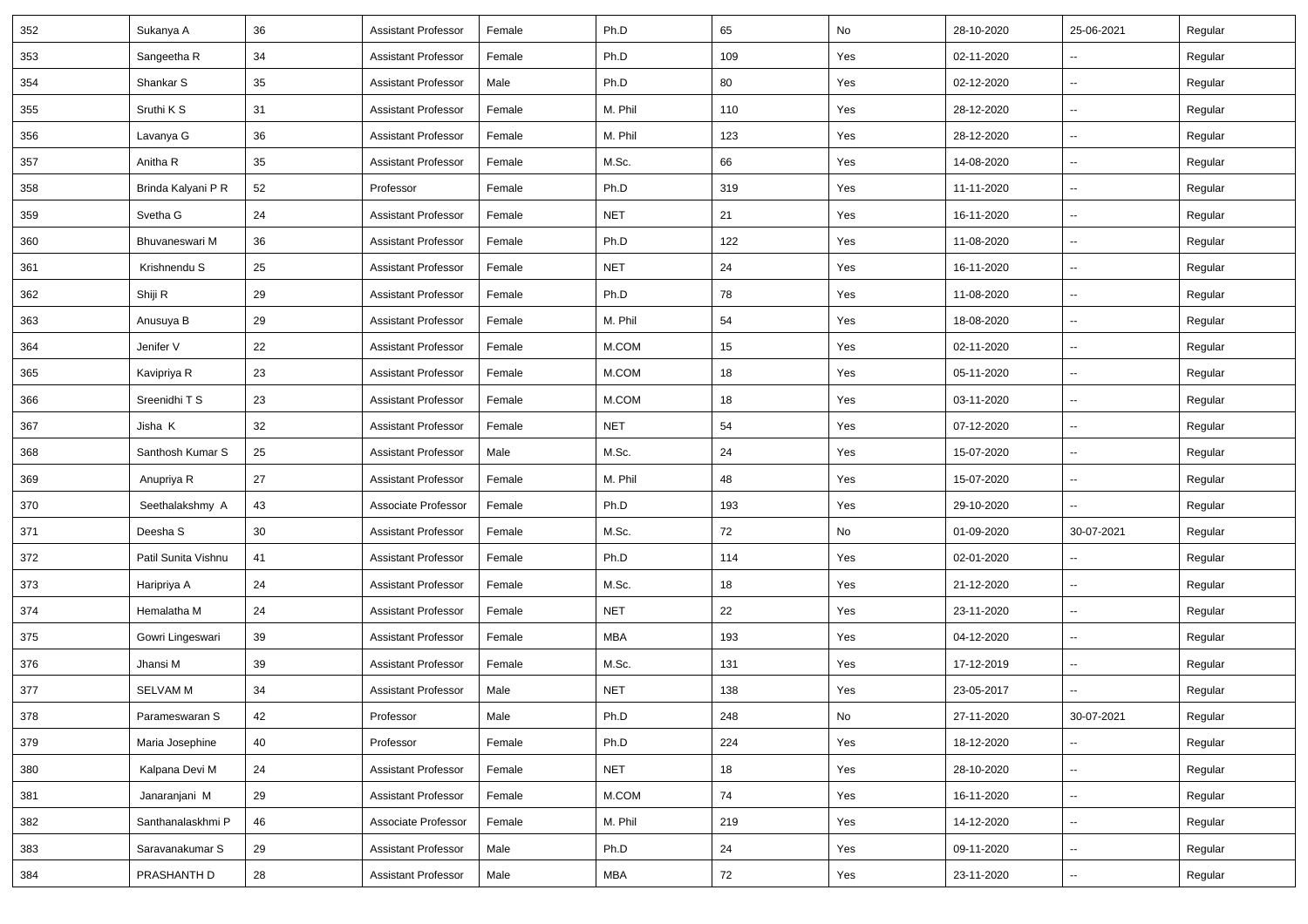| 385 | Nalina A K             | 40 | <b>Assistant Professor</b> | Female | Ph.D                | 191   | Yes | 01-07-2021 | $\overline{\phantom{a}}$ | Regular |
|-----|------------------------|----|----------------------------|--------|---------------------|-------|-----|------------|--------------------------|---------|
| 386 | Haritha Rajan Baby     | 23 | <b>Assistant Professor</b> | Female | <b>NET</b>          | 6     | Yes | 01-07-2021 | $\sim$                   | Regular |
| 387 | Jaya K                 | 37 | <b>Assistant Professor</b> | Female | Ph.D                | 182   | Yes | 01-07-2021 | Ξ.                       | Regular |
| 388 | Shanmuga Priya S       | 23 | Assistant Professor        | Female | M. Phil             | 6     | Yes | 24-07-2021 | $\overline{\phantom{a}}$ | Regular |
| 389 | Priya Sri R            | 22 | Assistant Professor        | Female | M.A                 | 4     | Yes | 04-10-2021 | $\overline{\phantom{a}}$ | Regular |
| 390 | Shanmuga Priya V       | 42 | <b>Assistant Professor</b> | Female | Ph.D                | 190   | Yes | 24-03-2021 | Ξ.                       | Regular |
| 391 | Daniel Nesa Kumar<br>C | 36 | <b>Assistant Professor</b> | Male   | Ph.D                | 144   | Yes | 01-07-2021 | $\sim$                   | Regular |
| 392 | Shalini S              | 27 | <b>Assistant Professor</b> | Female | M. Phil             | 56    | Yes | 20-03-2021 | $\sim$                   | Regular |
| 393 | VIJAYALAKSHMI S<br>R   | 49 | Associate Professor        | Female | Ph.D                | 252   | Yes | 01-07-2021 | н.                       | Regular |
| 394 | Subha Priya V          | 39 | <b>Assistant Professor</b> | Female | Ph.D                | 191   | Yes | 15-07-2021 | $\sim$                   | Regular |
| 395 | Madhu Pearl R          | 33 | <b>Assistant Professor</b> | Female | Ph.D                | 132   | Yes | 15-07-2021 | $\sim$                   | Regular |
| 396 | Tamilmozhi M           | 29 | <b>Assistant Professor</b> | Female | M. Phil             | 37    | Yes | 15-07-2021 | $\overline{\phantom{a}}$ | Regular |
| 397 | Santosh K S P          | 24 | <b>Assistant Professor</b> | Male   | M.COM               | 15    | Yes | 01-09-2021 | $\overline{\phantom{a}}$ | Regular |
| 398 | Radhika J              | 38 | <b>Assistant Professor</b> | Female | M.COM               | 168   | Yes | 01-07-2021 | $\sim$                   | Regular |
| 399 | Sudha E                | 30 | <b>Assistant Professor</b> | Female | M.COM               | 72    | Yes | 01-07-2021 | $\sim$                   | Regular |
| 400 | Gino Joseph            | 28 | <b>Assistant Professor</b> | Female | M. Phil             | 48    | Yes | 15-07-2021 | $\sim$                   | Regular |
| 401 | Savitha A              | 25 | <b>Assistant Professor</b> | Female | <b>MFT</b>          | 4     | Yes | 03-09-2021 | $\overline{\phantom{a}}$ | Regular |
| 402 | Harivadhani C R        | 23 | <b>Assistant Professor</b> | Female | M.COM               | 6     | Yes | 09-08-2021 | $\overline{\phantom{a}}$ | Regular |
| 403 | Swapna S               | 42 | <b>Assistant Professor</b> | Female | Ph.D                | 215   | Yes | 01-07-2021 | $\overline{\phantom{a}}$ | Regular |
| 404 | Vidhya K               | 34 | <b>Assistant Professor</b> | Female | Ph.D                | 121   | Yes | 01-07-2021 | $\overline{\phantom{a}}$ | Regular |
| 405 | Mahalakshmi D          | 37 | <b>Assistant Professor</b> | Female | <b>MBA</b>          | 108   | Yes | 08-10-2021 | $\sim$                   | Regular |
| 406 | Pooja P                | 23 | <b>Assistant Professor</b> | Female | <b>MSW</b>          | 6     | Yes | 15-07-2021 | ⊷.                       | Regular |
| 407 | Jerin J                | 22 | <b>Assistant Professor</b> | Female | M.Sc.               | 18    | Yes | 01-07-2021 | $\sim$                   | Regular |
| 408 | Jayapriya J            | 22 | <b>Assistant Professor</b> | Female | M.Sc.               | 4     | Yes | 15-07-2021 | --                       | Regular |
| 409 | Dhanalakshmi M         | 42 | <b>Assistant Professor</b> | Female | M.Sc.               | 187   | Yes | 01-07-2021 | $\overline{\phantom{a}}$ | Regular |
| 410 | Mariya rennie R        | 25 | Assistant Professor        | Female | $M_{\rm \star}$ COM | $\,6$ | Yes | 15-07-2021 |                          | Regular |
| 411 | Jeypriya S             | 44 | Associate Professor        | Female | M. Phil             | 222   | Yes | 01-07-2021 | $\sim$                   | Regular |
| 412 | Tharani Maheswari<br>М | 26 | <b>Assistant Professor</b> | Female | M. Phil             | 52    | Yes | 06-12-2021 | $\sim$                   | Regular |
| 413 | Athira Raghunath       | 23 | <b>Assistant Professor</b> | Female | M.A                 | 12    | Yes | 06-10-2021 | $\sim$                   | Regular |
| 414 | Hari priya A           | 23 | <b>Assistant Professor</b> | Female | M.A                 | 12    | Yes | 04-10-2021 | $\overline{\phantom{a}}$ | Regular |
| 415 | Sheeba S               | 41 | Associate Professor        | Female | Ph.D                | 204   | Yes | 01-07-2021 | $\overline{\phantom{a}}$ | Regular |
| 416 | Anitha S               | 25 | <b>Assistant Professor</b> | Female | M.COM               | 28    | Yes | 01-10-2021 | −−                       | Regular |